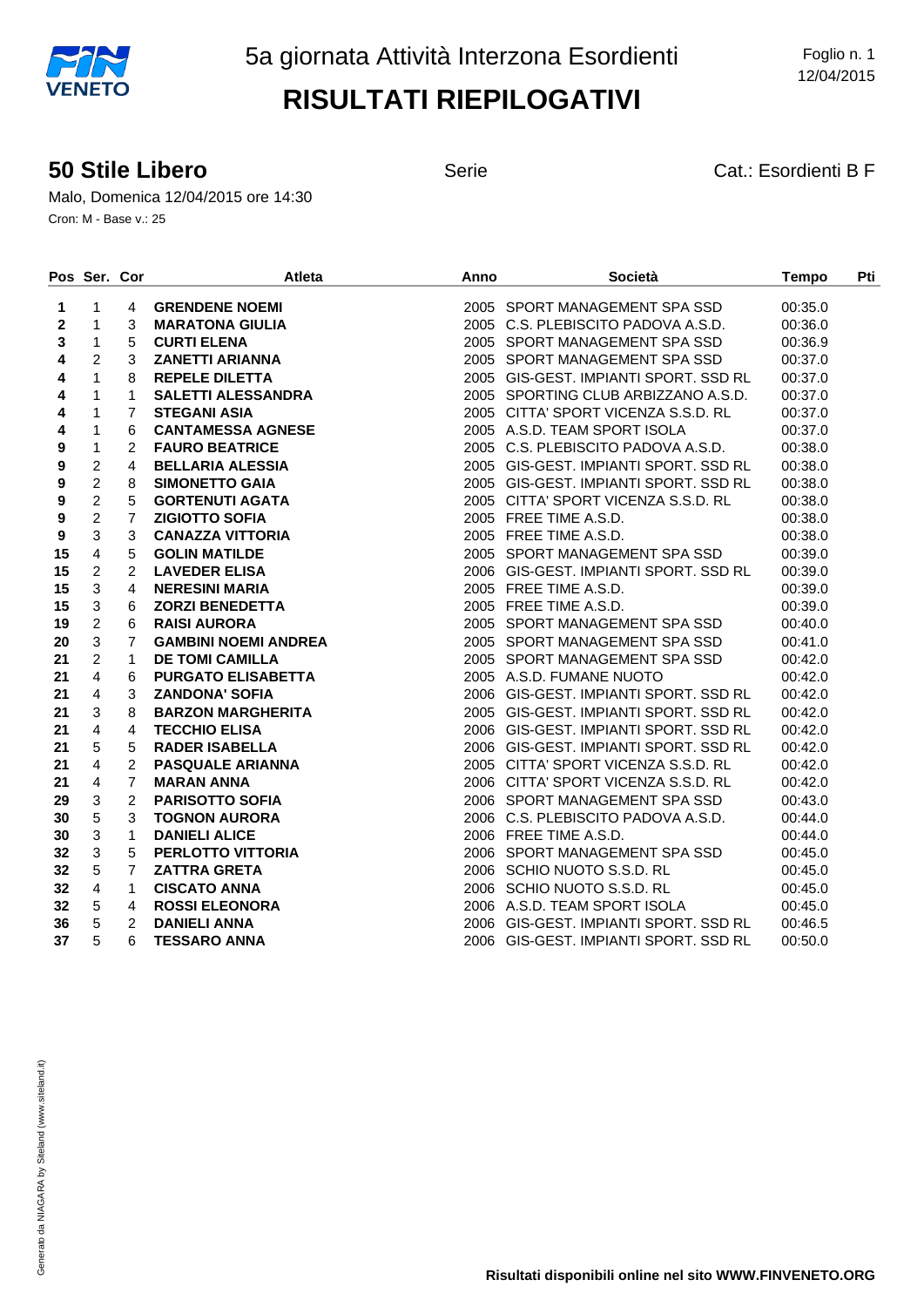#### **50 Stile Libero** Serie Serie Cat.: Esordienti B M

Malo, Domenica 12/04/2015 ore 14:35 Cron: M - Base v.: 25

|    | Pos Ser. Cor            |                | <b>Atleta</b>                 | Anno | Società                               | <b>Tempo</b> | Pti |
|----|-------------------------|----------------|-------------------------------|------|---------------------------------------|--------------|-----|
| 1  | 1                       | 5              | DALLA MORA TOMMASO            |      | 2004 CITTA' SPORT VICENZA S.S.D. RL   | 00:33.1      |     |
| 2  | $\mathbf{1}$            | 3              | <b>MANTOVANI DAVID MARINO</b> |      | 2004 FREE TIME A.S.D.                 | 00:33.7      |     |
| 3  | $\mathbf{1}$            | 4              | <b>ROMANCIUC MAXIM</b>        |      | 2005 C.S. PLEBISCITO PADOVA A.S.D.    | 00:34.2      |     |
| 4  | 1                       | $\overline{7}$ | <b>CAVEDON ALBERTO</b>        |      | 2004 FREE TIME A.S.D.                 | 00:34.3      |     |
| 5  | $\mathbf{1}$            | 6              | <b>SAVINO ALESSIO</b>         |      | 2004 FREE TIME A.S.D.                 | 00:34.4      |     |
| 6  | $\overline{2}$          | 8              | <b>TURCO ANDREA</b>           |      | 2004 CITTA' SPORT VICENZA S.S.D. RL   | 00:35.1      |     |
| 7  | $\overline{2}$          | 4              | <b>BONELLI FUX TAZIO</b>      |      | 2005 CITTA' SPORT VICENZA S.S.D. RL   | 00:35.4      |     |
| 8  | $\mathbf{1}$            | $\overline{c}$ | <b>USAI MICHELE</b>           |      | 2004 CITTA' SPORT VICENZA S.S.D. RL   | 00:35.5      |     |
| 9  | 3                       | 5              | <b>PURGATO GIACOMO</b>        |      | 2005 SPORTING CLUB ARBIZZANO A.S.D.   | 00:35.7      |     |
| 10 | $\overline{2}$          | $\overline{7}$ | <b>BUSIN LEONARDO</b>         |      | 2004 SPORT MANAGEMENT SPA SSD         | 00:36.1      |     |
| 11 | $\overline{2}$          | 6              | <b>BELTRAME LEONARDO</b>      |      | 2004 CITTA' SPORT VICENZA S.S.D. RL   | 00:36.2      |     |
| 12 | $\overline{2}$          | 5              | <b>TAIETTI TOMMASO</b>        |      | 2005 A.S.D. TEAM SPORT ISOLA          | 00:36.3      |     |
| 13 | 3                       | 4              | <b>DALLA COSTA FILIPPO</b>    |      | 2005 CITTA' SPORT VICENZA S.S.D. RL   | 00:36.6      |     |
| 14 | 3                       | 3              | <b>BERTO LORENZO</b>          |      | 2004 FREE TIME A.S.D.                 | 00:36.7      |     |
| 15 | $\mathbf{1}$            | 8              | PINTONATO PIETRO OSCAR        |      | 2004 C.S. PLEBISCITO PADOVA A.S.D.    | 00:36.8      |     |
| 16 | $\overline{2}$          | 3              | <b>MESSINA MATTEO</b>         |      | 2004 CITTA' SPORT VICENZA S.S.D. RL   | 00:37.1      |     |
| 17 | $\mathbf{1}$            | $\mathbf{1}$   | <b>DAL MONTE EMANUELE</b>     |      | 2004 FREE TIME A.S.D.                 | 00:37.2      |     |
| 18 | 4                       | 4              | <b>BERNARDELLE ELIA</b>       |      | 2005 SPORT MANAGEMENT SPA SSD         | 00:37.5      |     |
| 18 | $\overline{c}$          | $\overline{2}$ | <b>USAI LUCA</b>              |      | 2004 CITTA' SPORT VICENZA S.S.D. RL   | 00:37.5      |     |
| 20 | 3                       | $\overline{7}$ | <b>DALLA COSTA MARCO</b>      |      | 2005 GIS-GEST. IMPIANTI SPORT. SSD RL | 00:37.8      |     |
| 21 | 3                       | 6              | <b>BRIGHENTI FILIPPO</b>      |      | 2005 C.S. PLEBISCITO PADOVA A.S.D.    | 00:37.9      |     |
| 22 | 5                       | 3              | <b>MAGNANI ENRICO MASSIMO</b> |      | 2004 C.S. PLEBISCITO PADOVA A.S.D.    | 00:38.3      |     |
| 22 | $\overline{2}$          | $\mathbf{1}$   | <b>CARRADORE DANIELE</b>      |      | 2005 GIS-GEST, IMPIANTI SPORT, SSD RL | 00:38.3      |     |
| 24 | 3                       | 8              | <b>VITALINI ALESSANDRO</b>    |      | 2005 GIS-GEST. IMPIANTI SPORT. SSD RL | 00:38.4      |     |
| 24 | 3                       | 2              | <b>ZANELLA ELIA</b>           |      | 2004 CITTA' SPORT VICENZA S.S.D. RL   | 00:38.4      |     |
| 26 | 3                       | $\mathbf{1}$   | <b>TIRELLI MATTIA</b>         |      | 2005 GIS-GEST, IMPIANTI SPORT, SSD RL | 00:38.5      |     |
| 26 | $\overline{4}$          | 5              | <b>MUNEROTTO MATTEO</b>       |      | 2004 CITTA' SPORT VICENZA S.S.D. RL   | 00:38.5      |     |
| 28 | 5                       | 5              | <b>PILLIRONE ANDREA</b>       |      | 2004 C.S. PLEBISCITO PADOVA A.S.D.    | 00:38.8      |     |
| 29 | $\overline{\mathbf{4}}$ | 8              | <b>SCHIAVON LORENZO</b>       |      | 2005 C.S. PLEBISCITO PADOVA A.S.D.    | 00:39.1      |     |
| 30 | $\overline{4}$          | 3              | <b>GASPARONI RICCARDO</b>     |      | 2004 CITTA' SPORT VICENZA S.S.D. RL   | 00:39.3      |     |
| 31 | $\overline{4}$          | $\overline{c}$ | <b>MICCOLO LUCA</b>           |      | 2005 CITTA' SPORT VICENZA S.S.D. RL   | 00:39.4      |     |
| 32 | 4                       | $\mathbf{1}$   | <b>CONTI GABRIELE</b>         |      | 2005 SCHIO NUOTO S.S.D. RL            | 00:39.5      |     |
| 33 | 5                       | 6              | <b>LOVATO MATTEO</b>          |      | 2005 SCHIO NUOTO S.S.D. RL            | 00:39.9      |     |
| 34 | $\overline{4}$          | $\overline{7}$ | <b>MOSSEL SEBASTIANO</b>      |      | 2005 C.S. PLEBISCITO PADOVA A.S.D.    | 00:40.0      |     |
| 35 | 4                       | 6              | <b>STECCA MARCO</b>           |      | 2005 C.S. PLEBISCITO PADOVA A.S.D.    | 00:40.3      |     |
| 36 | 5                       | $\overline{7}$ | <b>PEPATO THOMAS</b>          |      | 2005 C.S. PLEBISCITO PADOVA A.S.D.    | 00:41.8      |     |
| 37 | 5                       | 4              | <b>GIACOMINI ENRICO</b>       |      | 2005 GIS-GEST, IMPIANTI SPORT, SSD RL | 00:42.3      |     |
| 38 | 6                       | 4              | <b>GATTOLIN EDOARDO</b>       |      | 2004 SPORT MANAGEMENT SPA SSD         | 00:42.5      |     |
| 39 | 5                       | $\overline{2}$ | <b>PIGATO ALEX</b>            |      | 2005 GIS-GEST. IMPIANTI SPORT. SSD RL | 00:43.2      |     |
| 40 | $\,6\,$                 | 6              | <b>VALENTE LEONARDO</b>       |      | 2005 SPORT MANAGEMENT SPA SSD         | 00:43.6      |     |
| 41 | 6                       | 3              | <b>FILIPPOZZI MATTIA</b>      |      | 2005 GIS-GEST. IMPIANTI SPORT. SSD RL | 00:44.7      |     |
| 42 | 6                       | 5              | <b>LOTTI FEDERICO</b>         |      | 2005 C.S. PLEBISCITO PADOVA A.S.D.    | 00:46.1      |     |
| 43 | 6                       | $\overline{2}$ | LUYO SABOYA ARTURO            |      | 2005 CITTA' SPORT VICENZA S.S.D. RL   | 00:47.3      |     |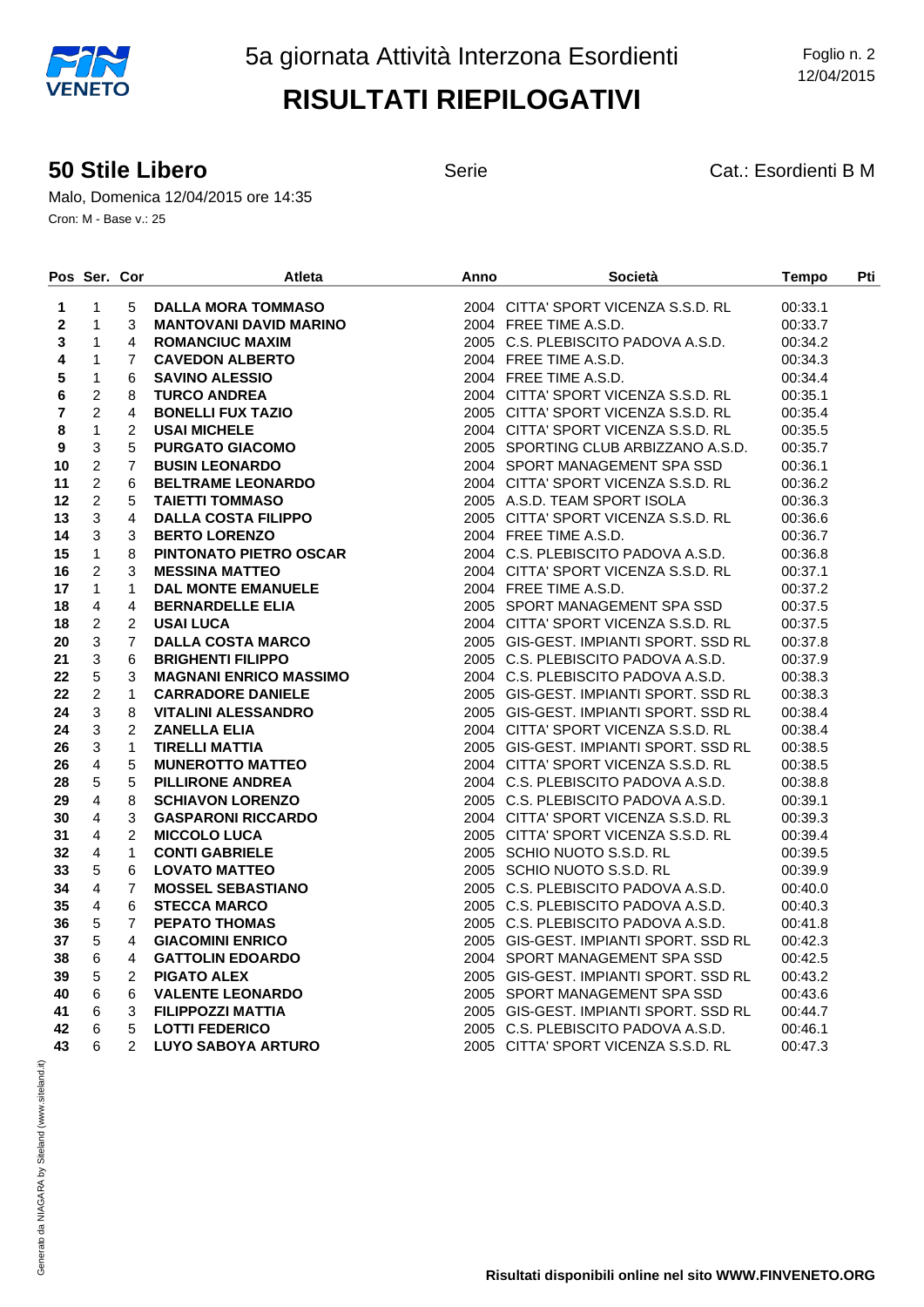**200 Misti 200 Misti Cat.: Esordienti B F** 

Malo, Domenica 12/04/2015 ore 14:40 Cron: M - Base v.: 25

|    | Pos Ser. Cor  |    | <b>Atleta</b>              | Anno   | Società                          | Tempo   | Pti |
|----|---------------|----|----------------------------|--------|----------------------------------|---------|-----|
|    |               | 4  | <b>GAIARSA LINDA</b>       | 2005   | SPORT MANAGEMENT SPA SSD         | 03:16.5 |     |
| 2  |               |    | <b>BELLARIA ALESSIA</b>    | 2005   | GIS-GEST, IMPIANTI SPORT, SSD RL | 03:20.7 |     |
| 3  |               | 3  | <b>GRENDENE NOEMI</b>      | 2005   | SPORT MANAGEMENT SPA SSD         | 03:25.8 |     |
| 4  |               | 5  | <b>REPELE DILETTA</b>      | 2005   | GIS-GEST. IMPIANTI SPORT. SSD RL | 03:26.9 |     |
| 4  |               | 6  | <b>CANTAMESSA AGNESE</b>   |        | 2005 A.S.D. TEAM SPORT ISOLA     | 03:26.9 |     |
| 6  |               | 8  | <b>LAVEDER ELISA</b>       | 2006-  | GIS-GEST, IMPIANTI SPORT, SSD RL | 03:28.0 |     |
|    |               |    | <b>NARDELLO CHIARA</b>     | 2005   | GIS-GEST, IMPIANTI SPORT, SSD RL | 03:28.8 |     |
| 8  |               |    | <b>DELLI GUANTI GIULIA</b> | 2005   | C.S. PLEBISCITO PADOVA A.S.D.    | 03:33.2 |     |
| 9  | 2             | 5. | <b>NOCERA MARICA</b>       |        | 2005 A.S.D. FUMANE NUOTO         | 03:35.3 |     |
| 10 | 2             | 3  | <b>ZORZI BENEDETTA</b>     | 2005   | FREE TIME A.S.D.                 | 03:35.8 |     |
| 11 | 2             | 4  | <b>PASQUALE ARIANNA</b>    | 2005   | CITTA' SPORT VICENZA S.S.D. RL   | 03:38.9 |     |
| 12 | 2             | 2  | <b>CANAZZA VITTORIA</b>    | 2005   | FREE TIME A.S.D.                 | 03:42.7 |     |
| 13 | $\mathcal{P}$ | 6  | <b>DE TOMI CAMILLA</b>     | 2005   | SPORT MANAGEMENT SPA SSD         | 03:49.2 |     |
| 14 | 2             |    | <b>RADER ISABELLA</b>      | 2006.  | GIS-GEST. IMPIANTI SPORT. SSD RL | 03:59.1 |     |
| 15 | 2             |    | <b>RAISI AURORA</b>        | 2005 - | SPORT MANAGEMENT SPA SSD         | 04:01.2 |     |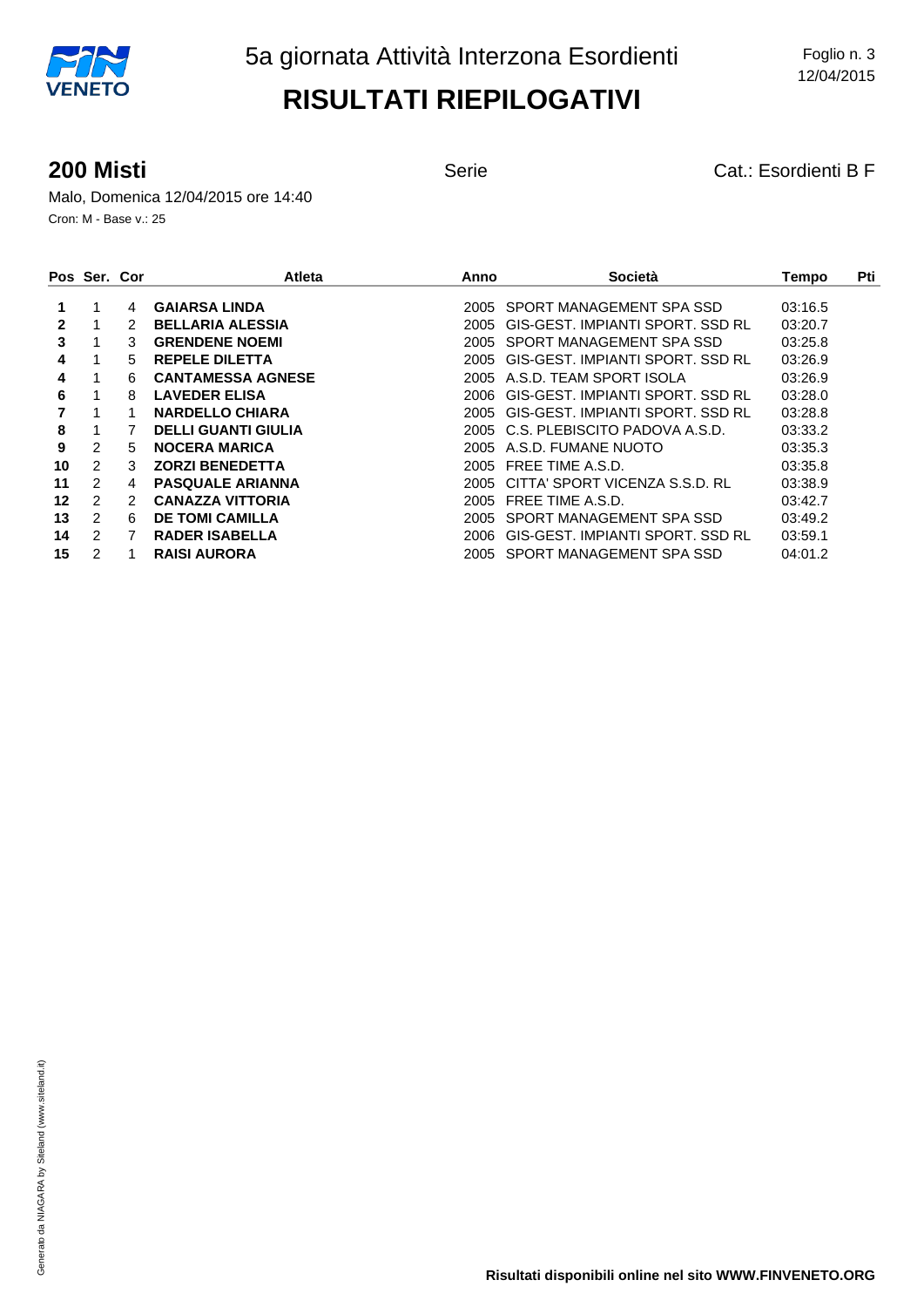**200 Misti 200 Misti Cat.: Esordienti B M** 

Malo, Domenica 12/04/2015 ore 14:45 Cron: M - Base v.: 25

|    | Pos Ser. Cor   |    | <b>Atleta</b>                 | Anno | Società                          | Tempo   | Pti |
|----|----------------|----|-------------------------------|------|----------------------------------|---------|-----|
| 1  |                | 4  | <b>ZATTARA GIOVANNI</b>       |      | 2004 SPORT MANAGEMENT SPA SSD    | 02:48.7 |     |
| 2  |                | 5  | <b>SALZANO VALERIO</b>        | 2004 | CITTA' SPORT VICENZA S.S.D. RL   | 02:51.8 |     |
| 3  |                | 6  | <b>DAL MONTE EMANUELE</b>     | 2004 | FREE TIME A.S.D.                 | 03:02.8 |     |
| 4  |                |    | <b>VAROTTO TOMMASO</b>        | 2004 | GIS-GEST. IMPIANTI SPORT. SSD RL | 03:03.0 |     |
| 5  | 3              | 3  | <b>ANDRIOLO EMANUELE</b>      | 2004 | SCHIO NUOTO S.S.D. RL            | 03:03.5 |     |
| 6  | $\mathcal{P}$  | 3  | <b>FERRARI LUCA</b>           | 2004 | GIS-GEST, IMPIANTI SPORT, SSD RL | 03:13.0 |     |
|    |                |    | <b>TURCO ANDREA</b>           | 2004 | CITTA' SPORT VICENZA S.S.D. RL   | 03:13.5 |     |
| 8  |                | 7  | <b>MESSINA MATTEO</b>         | 2004 | CITTA' SPORT VICENZA S.S.D. RL   | 03:15.6 |     |
| 9  | 2              | 4  | <b>PINTONATO PIETRO OSCAR</b> | 2004 | C.S. PLEBISCITO PADOVA A.S.D.    | 03:18.2 |     |
| 10 | 3              | 2  | <b>RANCAN ANDREA</b>          | 2005 | SPORT MANAGEMENT SPA SSD         | 03:19.0 |     |
| 11 | 1              | 3  | <b>BELTRAME LEONARDO</b>      | 2004 | CITTA' SPORT VICENZA S.S.D. RL   | 03:20.0 |     |
| 12 | 2              | 6  | <b>CAPOZZO LEONARDO</b>       | 2004 | GIS-GEST. IMPIANTI SPORT. SSD RL | 03:20.5 |     |
| 13 | $\overline{2}$ | 2  | <b>BRIGHENTI FILIPPO</b>      | 2005 | C.S. PLEBISCITO PADOVA A.S.D.    | 03:23.3 |     |
| 14 | 2              | 5  | <b>ZANELLA ELIA</b>           | 2004 | CITTA' SPORT VICENZA S.S.D. RL   | 03:23.5 |     |
| 15 | 3              | 6. | <b>DALLA COSTA MARCO</b>      | 2005 | GIS-GEST. IMPIANTI SPORT. SSD RL | 03:24.5 |     |
| 16 |                | 8  | <b>CARRADORE DANIELE</b>      | 2005 | GIS-GEST. IMPIANTI SPORT. SSD RL | 03:25.7 |     |
| 17 | 3              | 4  | <b>USAI MICHELE</b>           | 2004 | CITTA' SPORT VICENZA S.S.D. RL   | 03:29.8 |     |
| 18 | 3              | 5  | <b>BUSIN LEONARDO</b>         | 2004 | SPORT MANAGEMENT SPA SSD         | 03:34.4 |     |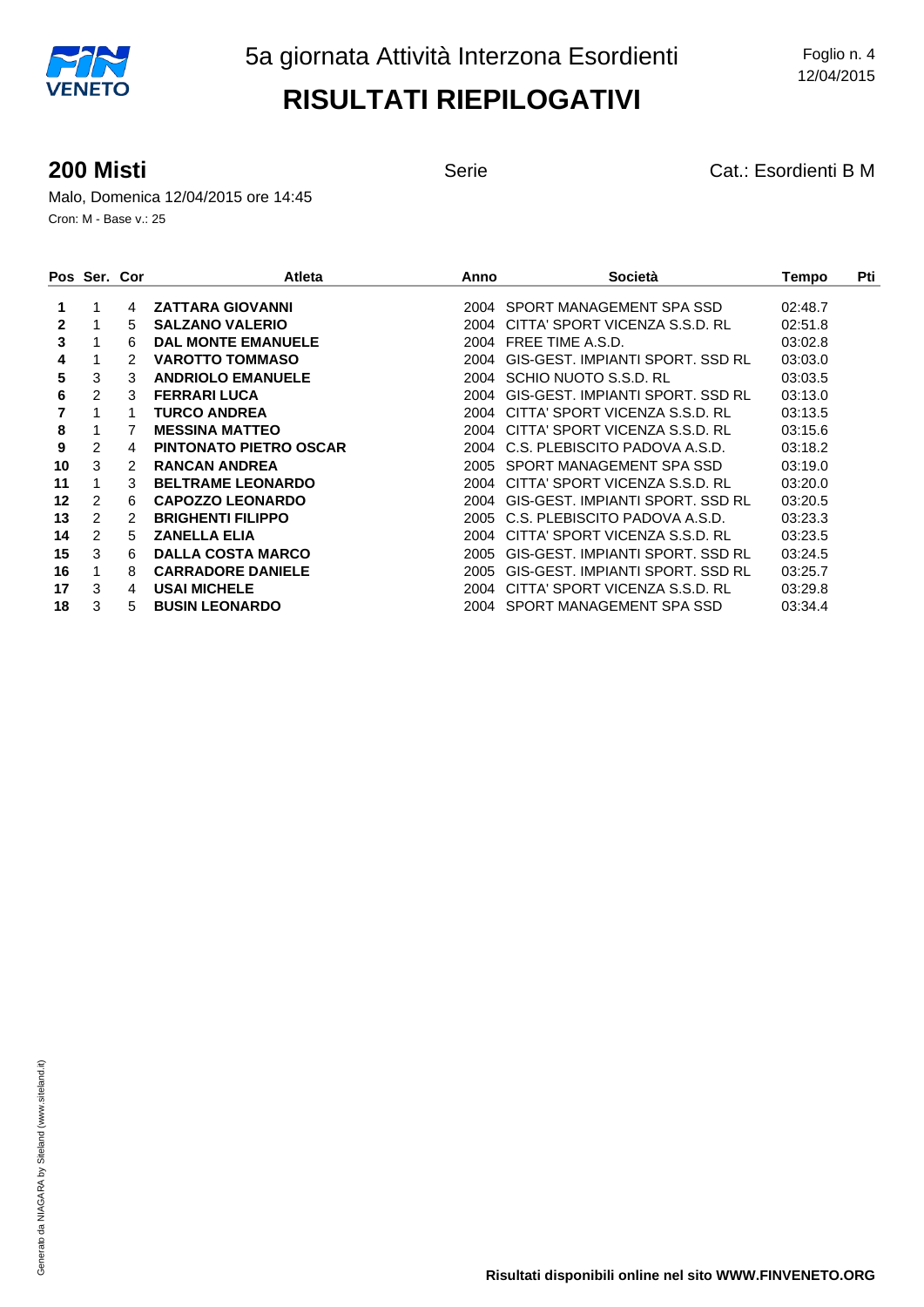**100 Dorso** Serie Cat.: Esordienti B F

Malo, Domenica 12/04/2015 ore 14:50 Cron: M - Base v.: 25

|    | Pos Ser. Cor   |                | <b>Atleta</b>               | Anno | <b>Società</b>                        | <b>Tempo</b> | Pti |
|----|----------------|----------------|-----------------------------|------|---------------------------------------|--------------|-----|
| 1  | 1              | 4              | <b>MARATONA GIULIA</b>      |      | 2005 C.S. PLEBISCITO PADOVA A.S.D.    | 01:28.1      |     |
| 2  | 1              | 5              | <b>FAURO BEATRICE</b>       |      | 2005 C.S. PLEBISCITO PADOVA A.S.D.    | 01:29.7      |     |
| 3  | $\overline{c}$ | 4              | <b>GAIARSA LINDA</b>        |      | 2005 SPORT MANAGEMENT SPA SSD         | 01:30.9      |     |
| 4  | $\overline{c}$ | 1              | <b>CURTI ELENA</b>          |      | 2005 SPORT MANAGEMENT SPA SSD         | 01:31.2      |     |
| 5  | $\overline{c}$ | 3              | <b>NARDELLO CHIARA</b>      |      | 2005 GIS-GEST, IMPIANTI SPORT, SSD RL | 01:31.3      |     |
| 6  | 1              | 6              | <b>ZANETTI ARIANNA</b>      |      | 2005 SPORT MANAGEMENT SPA SSD         | 01:32.2      |     |
| 7  | 1              | 2              | <b>SALETTI ALESSANDRA</b>   |      | 2005 SPORTING CLUB ARBIZZANO A.S.D.   | 01:32.7      |     |
| 8  | $\overline{c}$ | 5              | <b>GORTENUTI AGATA</b>      |      | 2005 CITTA' SPORT VICENZA S.S.D. RL   | 01:33.1      |     |
| 9  | $\mathbf{1}$   | 7              | <b>STEGANI ASIA</b>         |      | 2005 CITTA' SPORT VICENZA S.S.D. RL   | 01:34.3      |     |
| 10 | $\overline{c}$ | 6              | <b>GOLIN MATILDE</b>        |      | 2005 SPORT MANAGEMENT SPA SSD         | 01:37.4      |     |
| 11 | 1              | 8              | <b>PERLOTTO VITTORIA</b>    |      | 2006 SPORT MANAGEMENT SPA SSD         | 01:38.1      |     |
| 12 | 1              | 3              | <b>PEGORARO FRANCESCA</b>   |      | 2005 C.S. PLEBISCITO PADOVA A.S.D.    | 01:40.3      |     |
| 12 | $\overline{2}$ | $\overline{2}$ | <b>SIMONETTO GAIA</b>       |      | 2005 GIS-GEST, IMPIANTI SPORT, SSD RL | 01:40.3      |     |
| 14 | $\mathbf{1}$   | $\mathbf 1$    | <b>DELLI GUANTI GIULIA</b>  |      | 2005 C.S. PLEBISCITO PADOVA A.S.D.    | 01:43.1      |     |
| 15 | 2              | 7              | <b>NERESINI MARIA</b>       |      | 2005 FREE TIME A.S.D.                 | 01:44.0      |     |
| 16 | 3              | 4              | <b>GAMBINI NOEMI ANDREA</b> |      | 2005 SPORT MANAGEMENT SPA SSD         | 01:45.9      |     |
| 17 | $\overline{2}$ | 8              | <b>PARISOTTO SOFIA</b>      |      | 2006 SPORT MANAGEMENT SPA SSD         | 01:46.9      |     |
| 18 | 3              | 6              | <b>TECCHIO ELISA</b>        |      | 2006 GIS-GEST, IMPIANTI SPORT, SSD RL | 01:48.1      |     |
| 19 | 3              | $\overline{7}$ | <b>MARAN ANNA</b>           |      | 2006 CITTA' SPORT VICENZA S.S.D. RL   | 01:48.2      |     |
| 20 | 3              | 2              | <b>ZIGIOTTO SOFIA</b>       |      | 2005 FREE TIME A.S.D.                 | 01:48.3      |     |
| 21 | 4              | 5              | <b>CEOLA ANGELA</b>         |      | 2005 SCHIO NUOTO S.S.D. RL            | 01:48.8      |     |
| 22 | 3              | 5              | <b>PURGATO ELISABETTA</b>   |      | 2005 A.S.D. FUMANE NUOTO              | 01:49.5      |     |
| 22 | 4              | 4              | <b>DANIELI ALICE</b>        |      | 2006 FREE TIME A.S.D.                 | 01:49.5      |     |
| 24 | 3              | 3              | <b>NOCERA MARICA</b>        |      | 2005 A.S.D. FUMANE NUOTO              | 01:50.0      |     |
| 25 | 4              | $\overline{7}$ | <b>ZANDONA' SOFIA</b>       |      | 2006 GIS-GEST. IMPIANTI SPORT. SSD RL | 01:51.4      |     |
| 26 | 4              | 3              | <b>TOGNON AURORA</b>        |      | 2006 C.S. PLEBISCITO PADOVA A.S.D.    | 01:54.2      |     |
| 27 | 4              | 6              | <b>ROSSI ELEONORA</b>       |      | 2006 A.S.D. TEAM SPORT ISOLA          | 01:54.6      |     |
| 28 | 3              | $\mathbf{1}$   | <b>BARZON MARGHERITA</b>    |      | 2005 GIS-GEST. IMPIANTI SPORT. SSD RL | 01:56.7      |     |
| 29 | 4              | 2              | <b>DANIELI ANNA</b>         |      | 2006 GIS-GEST, IMPIANTI SPORT, SSD RL | 01:59.1      |     |
| 30 | 4              | 1              | <b>TESSARO ANNA</b>         |      | 2006 GIS-GEST, IMPIANTI SPORT, SSD RL | 02:10.8      |     |

**Risultati disponibili online nel sito WWW.FINVENETO.ORG**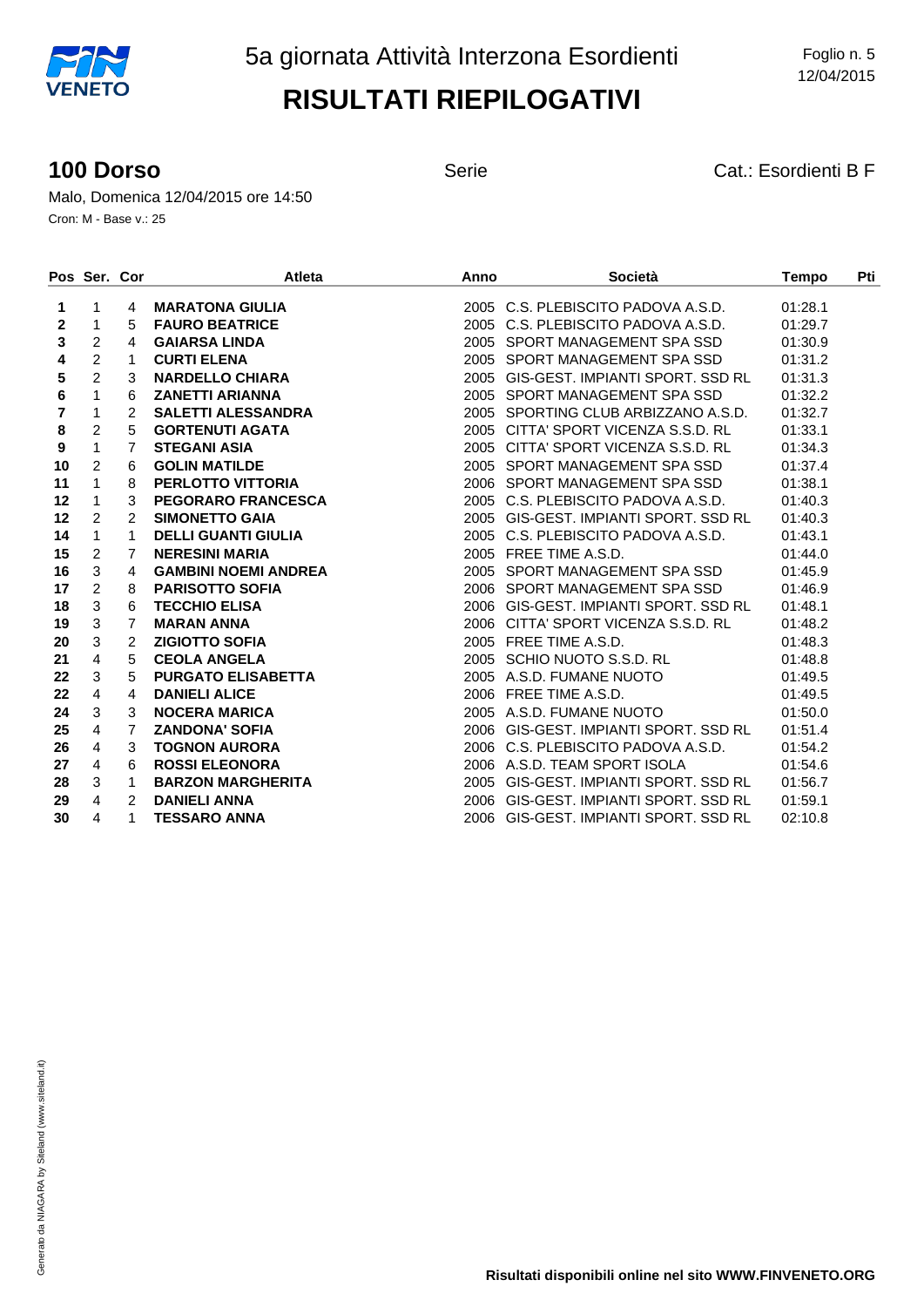**100 Dorso** Serie Serie Cat.: Esordienti B M

Malo, Domenica 12/04/2015 ore 14:55 Cron: M - Base v.: 25

|         | Pos Ser. Cor   |                | <b>Atleta</b>                                                                                                                                                                                                                                                      | Anno | Società                               | <b>Tempo</b> | Pti |
|---------|----------------|----------------|--------------------------------------------------------------------------------------------------------------------------------------------------------------------------------------------------------------------------------------------------------------------|------|---------------------------------------|--------------|-----|
| 1       | $\mathbf{1}$   | 4              | <b>VAROTTO TOMMASO<br/>SALZANO VALERIO<br/>DALLA MORA TOMMASO<br/>CAPOZZO LEONARDO<br/>BONELLI FUX TAZIO<br/>FERRARI LUCA<br/>CAPPOZZO ANDREA<br/>MANTOVANI DAVID MARINO<br/>CAPPOZZO ANDREA</b>                                                                   |      | 2004 SPORT MANAGEMENT SPA SSD         | 01:20.3      |     |
| 2       | $\mathbf{1}$   | 6              |                                                                                                                                                                                                                                                                    |      | 2004 GIS-GEST. IMPIANTI SPORT. SSD RL | 01:21.9      |     |
| 3       | $\mathbf{1}$   | 5              |                                                                                                                                                                                                                                                                    |      | 2004 CITTA' SPORT VICENZA S.S.D. RL   | 01:22.6      |     |
| 4       | $\mathbf{1}$   | 3              |                                                                                                                                                                                                                                                                    |      | 2004 CITTA' SPORT VICENZA S.S.D. RL   | 01:24.5      |     |
| 5       | 1              | $\overline{2}$ |                                                                                                                                                                                                                                                                    |      | 2004 GIS-GEST, IMPIANTI SPORT, SSD RL | 01:27.6      |     |
| 6       | $\sqrt{2}$     | 3              |                                                                                                                                                                                                                                                                    |      | 2005 CITTA' SPORT VICENZA S.S.D. RL   | 01:27.9      |     |
| 7       | $\mathbf{1}$   | $\mathbf{1}$   |                                                                                                                                                                                                                                                                    |      | 2004 GIS-GEST. IMPIANTI SPORT. SSD RL | 01:28.5      |     |
| 8       | $\overline{2}$ | 5              |                                                                                                                                                                                                                                                                    |      | 2004 SCHIO NUOTO S.S.D. RL            | 01:29.8      |     |
| 9       | $\mathbf{3}$   | 8              | MANTOVANI DAVID MARINO<br>MANTOVANI DAVID MARINO<br>CAVEDON ALBERTO<br>ROMANCIUC MAXIM<br>SAVINO ALESSIO<br>DALLA COSTA FILIPPO<br>TAIETTI TOMMASO<br>RANCAN ANDREA<br>VITALINI ALESSANDRO<br>PURGATO GIACOMO<br>BORTOLETTI FRANCESCO<br>CRISTOFARI ANDREA<br>SCHI |      | 2004 FREE TIME A.S.D.                 | 01:30.5      |     |
| 10      | $\mathbf{1}$   | $\overline{7}$ |                                                                                                                                                                                                                                                                    |      | 2004 FREE TIME A.S.D.                 | 01:31.0      |     |
| 11      | $\overline{c}$ | $\mathbf{1}$   |                                                                                                                                                                                                                                                                    |      | 2005 C.S. PLEBISCITO PADOVA A.S.D.    | 01:31.8      |     |
| $12 \,$ | $\mathbf{1}$   | 8              |                                                                                                                                                                                                                                                                    |      | 2004 FREE TIME A.S.D.                 | 01:33.2      |     |
| 13      | $\mathbf{3}$   | 6              |                                                                                                                                                                                                                                                                    |      | 2005 CITTA' SPORT VICENZA S.S.D. RL   | 01:34.8      |     |
| 14      | $\overline{c}$ | 8              |                                                                                                                                                                                                                                                                    |      | 2005 A.S.D. TEAM SPORT ISOLA          | 01:34.9      |     |
| 15      | $\mathfrak{Z}$ | 5              |                                                                                                                                                                                                                                                                    |      | 2005 SPORT MANAGEMENT SPA SSD         | 01:35.3      |     |
| 16      | $\overline{c}$ | 6              |                                                                                                                                                                                                                                                                    |      | 2005 GIS-GEST. IMPIANTI SPORT. SSD RL | 01:35.6      |     |
| 17      | $\overline{2}$ | 4              |                                                                                                                                                                                                                                                                    |      | 2005 SPORTING CLUB ARBIZZANO A.S.D.   | 01:35.7      |     |
| 18      | 3              | 3              |                                                                                                                                                                                                                                                                    |      | 2005 SCHIO NUOTO S.S.D. RL            | 01:36.6      |     |
| 19      | $\sqrt{5}$     | $\overline{2}$ |                                                                                                                                                                                                                                                                    |      | 2005 SCHIO NUOTO S.S.D. RL            | 01:37.1      |     |
| 20      | $\overline{4}$ | 6              |                                                                                                                                                                                                                                                                    |      | 2005 C.S. PLEBISCITO PADOVA A.S.D.    | 01:37.9      |     |
| 21      | $\mathfrak{Z}$ | $\mathbf{1}$   |                                                                                                                                                                                                                                                                    |      | 2004 FREE TIME A.S.D.                 | 01:38.1      |     |
| 22      | $\overline{2}$ | $\overline{7}$ |                                                                                                                                                                                                                                                                    |      | 2005 SPORT MANAGEMENT SPA SSD         | 01:39.5      |     |
| 23      | 5              | $7^{\circ}$    |                                                                                                                                                                                                                                                                    |      | 2005 SCHIO NUOTO S.S.D. RL            | 01:40.2      |     |
| 24      | $\overline{4}$ | 3              |                                                                                                                                                                                                                                                                    |      | 2004 C.S. PLEBISCITO PADOVA A.S.D.    | 01:42.3      |     |
| 24      | $\overline{4}$ | 4              |                                                                                                                                                                                                                                                                    |      | 2004 SPORT MANAGEMENT SPA SSD         | 01:42.3      |     |
| 26      | $\overline{2}$ | $\overline{2}$ |                                                                                                                                                                                                                                                                    |      | 2005 GIS-GEST. IMPIANTI SPORT. SSD RL | 01:43.1      |     |
| 27      | $\overline{4}$ | $\overline{2}$ |                                                                                                                                                                                                                                                                    |      | 2005 C.S. PLEBISCITO PADOVA A.S.D.    | 01:43.5      |     |
| 28      | $\mathbf{3}$   | $\overline{7}$ |                                                                                                                                                                                                                                                                    |      | 2005 C.S. PLEBISCITO PADOVA A.S.D.    | 01:43.7      |     |
| 28      | $\mathfrak{Z}$ | 4              |                                                                                                                                                                                                                                                                    |      | 2004 CITTA' SPORT VICENZA S.S.D. RL   | 01:43.7      |     |
| 30      | $\overline{4}$ | 5              | <b>GASPARONI RICCARDO</b>                                                                                                                                                                                                                                          |      | 2004 CITTA' SPORT VICENZA S.S.D. RL   | 01:44.6      |     |
| 31      | $\sqrt{5}$     | $\overline{4}$ | <b>MAGNANI ENRICO MASSIMO</b>                                                                                                                                                                                                                                      |      | 2004 C.S. PLEBISCITO PADOVA A.S.D.    | 01:45.0      |     |
| 32      | $\mathsf 3$    | $\overline{2}$ | <b>MUNEROTTO MATTEO</b>                                                                                                                                                                                                                                            |      | 2004 CITTA' SPORT VICENZA S.S.D. RL   | 01:45.7      |     |
| 33      | 5              | 8              | <b>VITELLA RICCARDO</b>                                                                                                                                                                                                                                            |      | 2005 SCHIO NUOTO S.S.D. RL            | 01:46.9      |     |
| 34      | $\overline{4}$ | 8              | <b>MICCOLO LUCA</b>                                                                                                                                                                                                                                                |      | 2005 CITTA' SPORT VICENZA S.S.D. RL   | 01:47.3      |     |
| 35      | 5              | $\mathbf{1}$   | <b>LOTTI FEDERICO</b>                                                                                                                                                                                                                                              |      | 2005 C.S. PLEBISCITO PADOVA A.S.D.    | 01:47.4      |     |
| 36      | $\overline{4}$ | $\mathbf{1}$   | <b>PIGATO ALEX</b>                                                                                                                                                                                                                                                 |      | 2005 GIS-GEST. IMPIANTI SPORT. SSD RL | 01:47.7      |     |
| 37      | $\overline{4}$ | $7^{\circ}$    | <b>PEPATO THOMAS</b>                                                                                                                                                                                                                                               |      | 2005 C.S. PLEBISCITO PADOVA A.S.D.    | 01:50.0      |     |
| 38      | 5              | 6              | <b>FILIPPOZZI MATTIA</b>                                                                                                                                                                                                                                           |      | 2005 GIS-GEST. IMPIANTI SPORT. SSD RL | 01:50.8      |     |
| 39      | 5              | 3              | <b>GIACOMINI ENRICO</b>                                                                                                                                                                                                                                            |      | 2005 GIS-GEST. IMPIANTI SPORT. SSD RL | 01:51.2      |     |
| 40      | 5              | 5              | <b>VALENTE LEONARDO</b>                                                                                                                                                                                                                                            |      | 2005 SPORT MANAGEMENT SPA SSD         | 01:59.0      |     |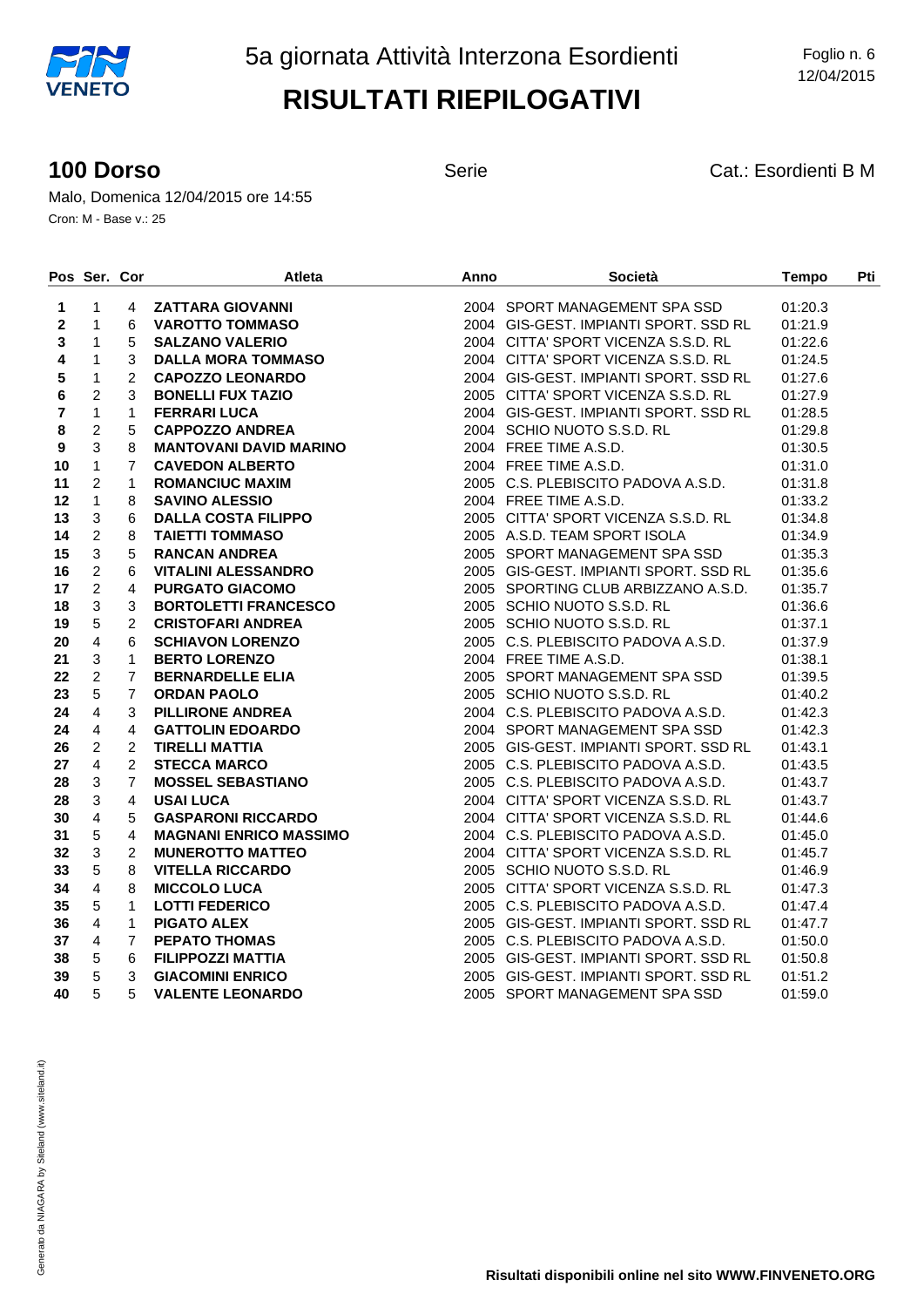#### **100 Stile Libero 100 Stile Libero** Serie **Cat.: Esordienti A M**

Malo, Domenica 12/04/2015 ore 16:30 Cron: M - Base v.: 25

|              | Pos Ser. Cor   |                        | <b>Atleta</b>                    | Anno | <b>Società</b>                        | <b>Tempo</b> | Pti |
|--------------|----------------|------------------------|----------------------------------|------|---------------------------------------|--------------|-----|
| 1            | 1              | 4                      | <b>BRAZZALE LUCA</b>             |      | 2002 SCHIO NUOTO S.S.D. RL            | 01:00.8      |     |
| $\mathbf{2}$ | 1              | 3                      | <b>GRENDENE ANDREA</b>           |      | 2002 SPORT MANAGEMENT SPA SSD         | 01:04.7      |     |
| 3            | 1              | 5                      | <b>DANESE ANDREA</b>             |      | 2002 GIS-GEST. IMPIANTI SPORT. SSD RL | 01:06.5      |     |
| 4            | 1              | 7                      | <b>JORIZZO RICCARDO VITTORIO</b> |      | 2003 SCHIO NUOTO S.S.D. RL            | 01:08.3      |     |
| 4            | 1              | 6                      | <b>PIMAZZONI GIULIO</b>          |      | 2003 FREE TIME A.S.D.                 | 01:08.3      |     |
| 6            | 1              | 2                      | <b>DALFREDDO SEBASTIANO</b>      |      | 2002 CITTA' SPORT VICENZA S.S.D. RL   | 01:08.4      |     |
| 7            | $\overline{2}$ | 3                      | <b>MICCOLO ALESSANDRO</b>        |      | 2003 CITTA' SPORT VICENZA S.S.D. RL   | 01:10.3      |     |
| 8            | $\overline{2}$ | 4                      | <b>LIEVORE YURI</b>              |      | 2002 SPORT MANAGEMENT SPA SSD         | 01:10.6      |     |
| 9            | $\mathbf{1}$   | 8                      | <b>FACCI GIOVANNI</b>            |      | 2002 SCHIO NUOTO S.S.D. RL            | 01:11.4      |     |
| 10           | $\overline{2}$ | 1                      | <b>PORNARO SAMUELE</b>           |      | 2003 SCHIO NUOTO S.S.D. RL            | 01:12.1      |     |
| 11           | $\overline{c}$ | 2                      | <b>RANDON THOMAS</b>             |      | 2003 SPORT MANAGEMENT SPA SSD         | 01:12.3      |     |
| $12 \,$      | $\overline{c}$ | 5                      | <b>SELLA GIANLUCA</b>            |      | 2003 SPORT MANAGEMENT SPA SSD         | 01:12.4      |     |
| 13           | $\mathbf{1}$   | 1                      | <b>SARTORI CARLO ALBERTO</b>     |      | 2003 SPORT MANAGEMENT SPA SSD         | 01:12.7      |     |
| 13           | 2              | 6                      | <b>CIMBRI ALESSANDRO</b>         |      | 2003 FREE TIME A.S.D.                 | 01:12.7      |     |
| 15           | 3              | $\mathcal{P}$          | <b>DE GIORGIO TOMMASO</b>        |      | 2003 GIS-GEST, IMPIANTI SPORT, SSD RL | 01:13.4      |     |
| 16           | 3              | 5                      | <b>ZIVANOVIC LUKA</b>            |      | 2002 CITTA' SPORT VICENZA S.S.D. RL   | 01:13.6      |     |
| 17           | $\overline{c}$ | 7                      | <b>ZELLA RICCARDO</b>            |      | 2003 GIS-GEST, IMPIANTI SPORT, SSD RL | 01:13.9      |     |
| 18           | $\overline{c}$ | 8                      | <b>DALLA VALLE MANUEL</b>        |      | 2003 SPORT MANAGEMENT SPA SSD         | 01:14.6      |     |
| 19           | 3              | $\boldsymbol{\Lambda}$ | <b>UGUALI DARIO</b>              |      | 2003 C.S. PLEBISCITO PADOVA A.S.D.    | 01:15.7      |     |
| 20           | 3              | 6                      | <b>FASSIO DANIEL</b>             |      | 2002 FREE TIME A.S.D.                 | 01:15.9      |     |
| 21           | $\overline{4}$ | 5                      | <b>BORTOLETTO FILIPPO</b>        |      | 2002 C.S. PLEBISCITO PADOVA A.S.D.    | 01:16.2      |     |
| 22           | 3              | 3                      | <b>ZAPPIA ALESSANDRO</b>         |      | 2003 SPORT MANAGEMENT SPA SSD         | 01:16.8      |     |
| 22           | 4              | 6                      | <b>VERONESE SIMONE</b>           |      | 2003 GIS-GEST, IMPIANTI SPORT, SSD RL | 01:16.8      |     |
| 24           | 3              | $\overline{7}$         | <b>BIASUTTO MARCO</b>            |      | 2003 CITTA' SPORT VICENZA S.S.D. RL   | 01:18.2      |     |
| 25           | 4              | $\overline{4}$         | <b>MICHELETTO ENRICO</b>         |      | 2003 SPORT MANAGEMENT SPA SSD         | 01:18.5      |     |
| 26           | 4              | 3                      | <b>ZILIO PEDRO LUIS</b>          |      | 2003 C.S. PLEBISCITO PADOVA A.S.D.    | 01:23.9      |     |
| 27           | 4              | $\mathcal{P}$          | <b>CAMPORESE LEONARDO</b>        |      | 2002 C.S. PLEBISCITO PADOVA A.S.D.    | 01:25.1      |     |

Generato da NIAGARA by Siteland (www.siteland.it) Generato da NIAGARA by Siteland (www.siteland.it)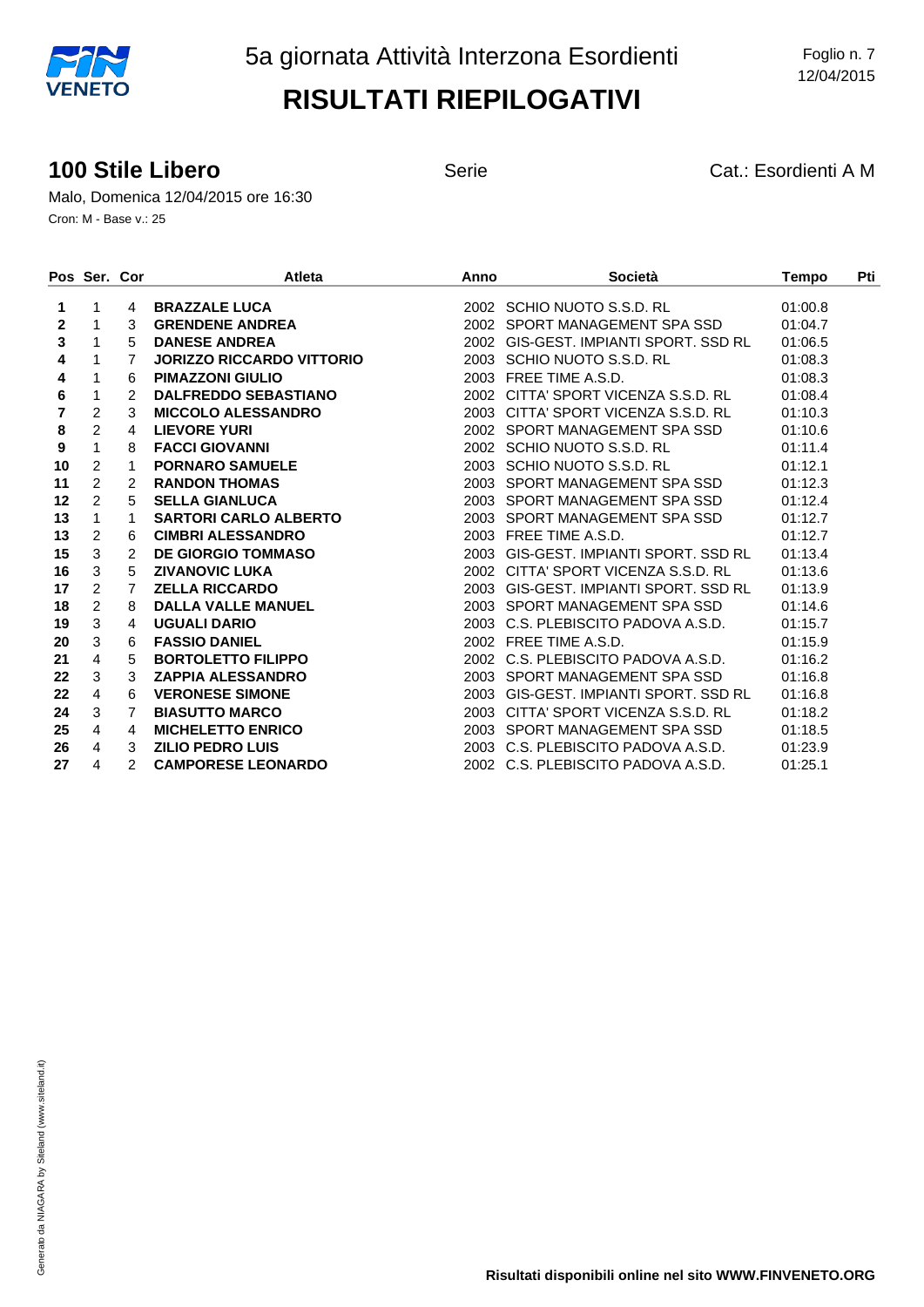#### **100 Stile Libero** Serie Serie Cat.: Esordienti A F

Malo, Domenica 12/04/2015 ore 16:35 Cron: M - Base v.: 25

|                  | Pos Ser. Cor   |                | <b>Atleta</b>                                                                                                                                                                                                                                       | Anno | <b>Società Exercise de la contrata della contrata della contrata della contrata dell</b> | <b>Tempo</b> | Pti |
|------------------|----------------|----------------|-----------------------------------------------------------------------------------------------------------------------------------------------------------------------------------------------------------------------------------------------------|------|------------------------------------------------------------------------------------------|--------------|-----|
| 1                | $\mathbf{1}$   | 5              | URBANETTO VITTORIA                                                                                                                                                                                                                                  |      | 2003 C.S. PLEBISCITO PADOVA A.S.D.                                                       | 01:07.3      |     |
| $\mathbf{2}$     | $\mathbf{1}$   | 4              | URBANETTO VITTORIA<br>PETTENELLA NINA<br>SCHIAVON MARTA<br>CASAROTTO ARIANNA<br>BARBI LUCE<br>GUIDOLIN NICOLE<br>SPINALE ASIA<br>DAL MAISTRO GIORGIA<br>SIMONETTO EMMA<br>CIRAUDO LUCIA<br>SANDRI SOFIA<br>CAVALLARI CATERINA<br>CAVALLARI CATERINA |      | 2004 A.S.D. TEAM SPORT ISOLA                                                             | 01:09.1      |     |
| 3                | 1              | $\mathbf{2}$   |                                                                                                                                                                                                                                                     |      | 2003 C.S. PLEBISCITO PADOVA A.S.D.                                                       | 01:09.5      |     |
| 4                | 1              | $\overline{7}$ |                                                                                                                                                                                                                                                     |      | 2003 CITTA' SPORT VICENZA S.S.D. RL                                                      | 01:10.0      |     |
| $\sqrt{5}$       | $\mathbf{1}$   | 6              |                                                                                                                                                                                                                                                     |      | 2003 C.S. PLEBISCITO PADOVA A.S.D.                                                       | 01:11.0      |     |
| $\bf 6$          | $\overline{2}$ | $\overline{4}$ |                                                                                                                                                                                                                                                     |      | 2004 GIS-GEST. IMPIANTI SPORT. SSD RL                                                    | 01:11.4      |     |
| $\overline{7}$   | $\overline{2}$ | 6              |                                                                                                                                                                                                                                                     |      | 2003 SPORTING CLUB ARBIZZANO A.S.D.                                                      | 01:11.9      |     |
| 8                | $\overline{a}$ | $\overline{7}$ |                                                                                                                                                                                                                                                     |      | 2004 SCHIO NUOTO S.S.D. RL                                                               | 01:14.1      |     |
| $\boldsymbol{9}$ | 3              | 5              |                                                                                                                                                                                                                                                     |      | 2004 GIS-GEST. IMPIANTI SPORT. SSD RL                                                    | 01:14.2      |     |
| 10               | 3              | 4              |                                                                                                                                                                                                                                                     |      | 2004 CITTA' SPORT VICENZA S.S.D. RL                                                      | 01:14.5      |     |
| 11               | 3              | $\mathbf{2}$   |                                                                                                                                                                                                                                                     |      | 2004 SPORT MANAGEMENT SPA SSD                                                            | 01:15.3      |     |
| 12               | $\overline{4}$ | $\overline{7}$ |                                                                                                                                                                                                                                                     |      | 2004 CITTA' SPORT VICENZA S.S.D. RL                                                      | 01:15.8      |     |
| 13               | $\mathbf{1}$   | 8              |                                                                                                                                                                                                                                                     |      | 2004 GIS-GEST. IMPIANTI SPORT. SSD RL                                                    | 01:16.1      |     |
| 13               | $\overline{2}$ | 8              |                                                                                                                                                                                                                                                     |      | 2003 CITTA' SPORT VICENZA S.S.D. RL                                                      | 01:16.1      |     |
| 15               | $\mathbf{3}$   | 6              |                                                                                                                                                                                                                                                     |      | 2003 SCHIO NUOTO S.S.D. RL                                                               | 01:16.2      |     |
| 16               | $\overline{2}$ | 3              |                                                                                                                                                                                                                                                     |      | 2004 SPORT MANAGEMENT SPA SSD                                                            | 01:16.6      |     |
| 17               | $\overline{2}$ | 1              |                                                                                                                                                                                                                                                     |      | 2003 SPORT MANAGEMENT SPA SSD                                                            | 01:16.8      |     |
| 18               | $\mathbf{1}$   | $\mathbf{1}$   |                                                                                                                                                                                                                                                     |      | 2003 SCHIO NUOTO S.S.D. RL                                                               | 01:17.1      |     |
| 18               | $\overline{2}$ | $\overline{2}$ |                                                                                                                                                                                                                                                     |      | 2003 A.S.D. TEAM SPORT ISOLA                                                             | 01:17.1      |     |
| 20               | $\overline{a}$ | 5              |                                                                                                                                                                                                                                                     |      | 2003 C.S. PLEBISCITO PADOVA A.S.D.                                                       | 01:19.0      |     |
| 21               | 5              | 5              | <b>CAVALLARI CATERINA<br/>MICHELON ELENA<br/>MARAN ALICE<br/>LIN XIN<br/>ZANCHI MARIA VITTORIA<br/>BALLOTTA IRENE<br/>DESTRO ELENA<br/>CAVALIERI RACHELE<br/>BARBI LAURA<br/>ARGENTINI VALENTINA<br/>ARGENTINI VALENTINA</b>                        |      | 2004 GIS-GEST, IMPIANTI SPORT, SSD RL                                                    | 01:19.1      |     |
| 22               | 3              | 3              | <b>EXECUTIVE VALUATION</b><br>LAZZARETTI MAIRA<br>SCALCO ALICE<br>MORO ELEONORA<br>STECCO ANNA<br>DEL BELLO VITTORIA<br>BONATO MICOL<br>GUSTONI MATILDE                                                                                             |      | 2003 GIS-GEST. IMPIANTI SPORT. SSD RL                                                    | 01:19.3      |     |
| 23               | $\overline{4}$ | $\overline{4}$ |                                                                                                                                                                                                                                                     |      | 2003 SPORT MANAGEMENT SPA SSD                                                            | 01:19.5      |     |
| 23               | $\mathbf{3}$   | 8              |                                                                                                                                                                                                                                                     |      | 2004 FREE TIME A.S.D.                                                                    | 01:19.5      |     |
| 25               | 5              | $\overline{4}$ |                                                                                                                                                                                                                                                     |      | 2004 GIS-GEST. IMPIANTI SPORT. SSD RL                                                    | 01:19.7      |     |
| 26               | 5              | 3              |                                                                                                                                                                                                                                                     |      | 2004 SPORTING CLUB ARBIZZANO A.S.D.                                                      | 01:19.8      |     |
| 27               | 3              | $\mathbf 1$    |                                                                                                                                                                                                                                                     |      | 2004 SPORT MANAGEMENT SPA SSD                                                            | 01:20.2      |     |
| 28               | $\overline{4}$ | 5              |                                                                                                                                                                                                                                                     |      | 2004 FREE TIME A.S.D.                                                                    | 01:20.6      |     |
| 29               | $\overline{4}$ | 6              | BORGONI MADDALENA                                                                                                                                                                                                                                   |      | 2004 C.S. PLEBISCITO PADOVA A.S.D.                                                       | 01:21.7      |     |
| 30               | 3              | $\overline{7}$ |                                                                                                                                                                                                                                                     |      | 2003 SPORT MANAGEMENT SPA SSD                                                            | 01:22.0      |     |
| 31               | $\overline{4}$ | $\mathbf 1$    |                                                                                                                                                                                                                                                     |      | 2004 C.S. PLEBISCITO PADOVA A.S.D.                                                       | 01:22.1      |     |
| 32               | $\overline{4}$ | 3              |                                                                                                                                                                                                                                                     |      | 2004 C.S. PLEBISCITO PADOVA A.S.D.                                                       | 01:22.7      |     |
| 33               | $\overline{5}$ | $\mathbf{1}$   | <b>FABRIS FRANCESCA<br/>VALENTE GIADA<br/>AGOSTINI AGNESE<br/>PERON GIORGIA<br/>CERETTA AURORA</b>                                                                                                                                                  |      | 2003 GIS-GEST. IMPIANTI SPORT. SSD RL                                                    | 01:23.0      |     |
| 34               | 5              | $\overline{2}$ | <b>CERETTA AURORA</b>                                                                                                                                                                                                                               |      | 2004 FREE TIME A.S.D.                                                                    | 01:23.7      |     |
| 35               | $\overline{4}$ | $\overline{2}$ | <b>MELZI D'ERIL MARIA TERESA</b>                                                                                                                                                                                                                    |      | 2004 SPORT MANAGEMENT SPA SSD                                                            | 01:24.5      |     |
| 36               | 6              | 4              | SALGARO VACCARO ALESSIA                                                                                                                                                                                                                             |      | 2004 FREE TIME A.S.D.                                                                    | 01:25.9      |     |
| 37               | 5              | $7^{\circ}$    | <b>CALO' MARTINA</b>                                                                                                                                                                                                                                |      | 2004 GIS-GEST. IMPIANTI SPORT. SSD RL                                                    | 01:26.1      |     |
| 38               | 6              | 5              | <b>IEMMOLO GIULIA</b>                                                                                                                                                                                                                               |      | 2004 C.S. PLEBISCITO PADOVA A.S.D.                                                       | 01:26.3      |     |
| 38               | 4              | 8              | <b>PAPESSO ELISABETTA</b>                                                                                                                                                                                                                           |      | 2004 SCHIO NUOTO S.S.D. RL                                                               | 01:26.3      |     |
| 40               | 5              | 6              | <b>MERLO LAURA</b>                                                                                                                                                                                                                                  |      | 2004 GIS-GEST. IMPIANTI SPORT. SSD RL                                                    | 01:28.1      |     |
| 41               | 6              | 3              | <b>GOBBIN GIULIA</b>                                                                                                                                                                                                                                |      | 2004 GIS-GEST. IMPIANTI SPORT. SSD RL                                                    | 01:29.9      |     |
| 41               | 6              | 1              | <b>NARDI GIULIA</b>                                                                                                                                                                                                                                 |      | 2004 GIS-GEST. IMPIANTI SPORT. SSD RL                                                    | 01:29.9      |     |
| 43               | 6              | 6              | <b>TASSO ELENA</b>                                                                                                                                                                                                                                  |      | 2004 C.S. PLEBISCITO PADOVA A.S.D.                                                       | 01:33.6      |     |
| 44               | 6              | 2              | <b>SORGATO ILARIA</b>                                                                                                                                                                                                                               |      | 2004 C.S. PLEBISCITO PADOVA A.S.D.                                                       | 01:42.0      |     |
| 45               | 6              | 7              | <b>SARASIN GIORGIA</b>                                                                                                                                                                                                                              |      | 2004 C.S. PLEBISCITO PADOVA A.S.D.                                                       | 01:49.1      |     |
|                  | 1              | 3              | <b>LUNARDI AGNESE</b>                                                                                                                                                                                                                               |      | 2004 FREE TIME A.S.D.                                                                    | ASS          |     |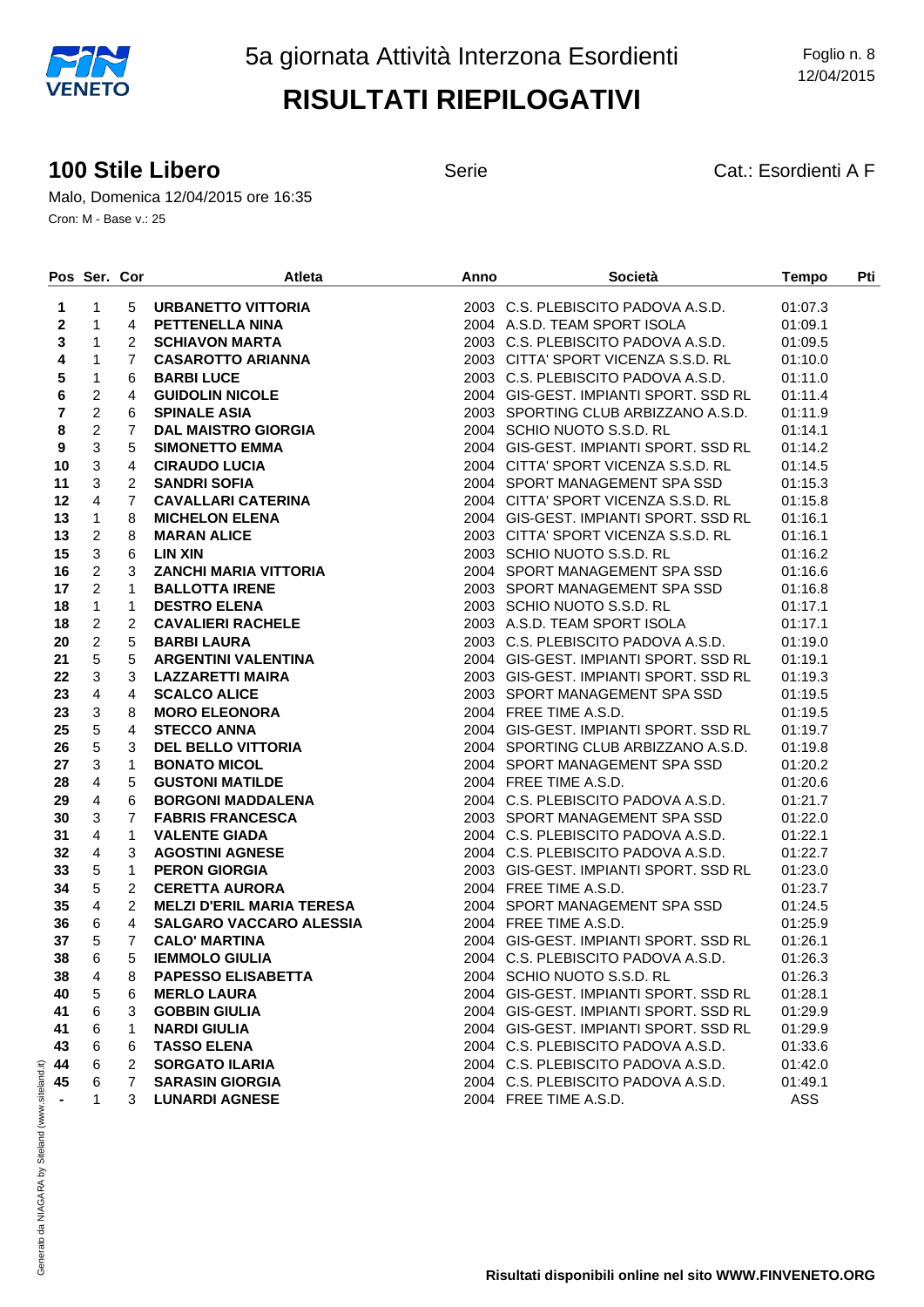**100 Misti 100 Misti 100 Misti Serie** Serie **Cat.: Esordienti A M** 

Malo, Domenica 12/04/2015 ore 16:40 Cron: M - Base v.: 25

|    | Pos Ser. Cor   |    | <b>Atleta</b>             | Anno  | Società                             | Tempo   | Pti |
|----|----------------|----|---------------------------|-------|-------------------------------------|---------|-----|
|    |                | 5  | <b>ZANOTTO LEONARDO</b>   |       | 2002 CITTA' SPORT VICENZA S.S.D. RL | 01:14.4 |     |
| 2  |                | 3  | <b>FELEPPA STEFANO</b>    | 2002  | C.S. PLEBISCITO PADOVA A.S.D.       | 01:17.1 |     |
| 3  |                | 2  | <b>CONFORTO FILIPPO</b>   | 2002. | SCHIO NUOTO S.S.D. RL               | 01:18.0 |     |
| 3  |                | 4  | <b>DANESE ANDREA</b>      | 2002. | GIS-GEST. IMPIANTI SPORT. SSD RL    | 01:18.0 |     |
| 5  |                |    | <b>ZANCANARO DAVIDE</b>   | 2003  | SPORTING CLUB ARBIZZANO A.S.D.      | 01:18.1 |     |
| 6  |                | 6. | <b>GUSI ALBERTO</b>       | 2003. | SPORTING CLUB ARBIZZANO A.S.D.      | 01:18.9 |     |
|    | 2              |    | <b>ZIVANOVIC LUKA</b>     | 2002. | CITTA' SPORT VICENZA S.S.D. RL      | 01:22.9 |     |
| 8  |                | 8  | <b>POIESI ANDREA</b>      | 2003  | SPORT MANAGEMENT SPA SSD            | 01:23.1 |     |
| 9  | 2              |    | <b>DONADELLO ANDREA</b>   | 2002  | CITTA' SPORT VICENZA S.S.D. RL      | 01:23.8 |     |
| 10 | $\overline{2}$ | 5  | <b>BIASUTTO MARCO</b>     | 2003  | CITTA' SPORT VICENZA S.S.D. RL      | 01:23.9 |     |
| 11 | 2              |    | <b>MICCOLO ALESSANDRO</b> | 2003. | CITTA' SPORT VICENZA S.S.D. RL      | 01:24.8 |     |
| 12 | 2              | 6  | <b>DE GIORGIO TOMMASO</b> | 2003. | GIS-GEST, IMPIANTI SPORT, SSD RL    | 01:25.6 |     |
| 13 |                |    | <b>ZELLA RICCARDO</b>     | 2003. | GIS-GEST, IMPIANTI SPORT, SSD RL    | 01:26.6 |     |
| 13 | 2              | 3  | <b>FASSIO DANIEL</b>      | 2002. | FREE TIME A.S.D.                    | 01:26.6 |     |
| 15 | 2              | 4  | <b>ARPAIA ALESSANDRO</b>  | 2003. | SPORTING CLUB ARBIZZANO A.S.D.      | 01:27.5 |     |
| 16 | 2              | 8  | <b>VERONESE SIMONE</b>    | 2003. | GIS-GEST, IMPIANTI SPORT, SSD RL    | 01:32.7 |     |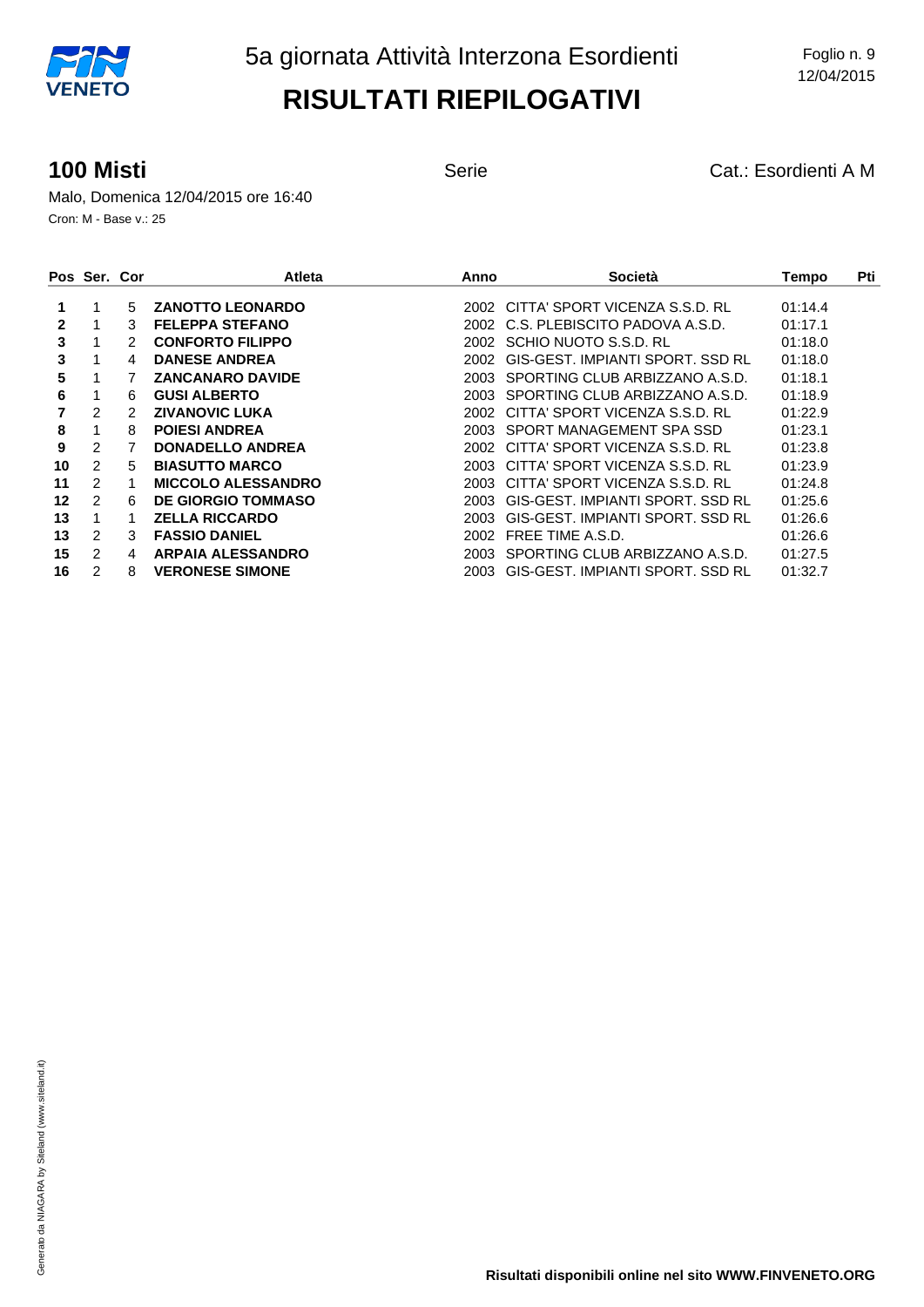**100 Misti 100 Misti Cat.: Esordienti A F** 

Malo, Domenica 12/04/2015 ore 16:45 Cron: M - Base v.: 25

|                | Pos Ser. Cor              |                | <b>Atleta</b>                  | Anno | <b>Società</b>                        | <b>Tempo</b> | Pti |
|----------------|---------------------------|----------------|--------------------------------|------|---------------------------------------|--------------|-----|
| 1              | $\mathbf{1}$              |                | 4 URBANETTO VITTORIA           |      | 2003 C.S. PLEBISCITO PADOVA A.S.D.    | 01:17.6      |     |
| 2              | $\mathbf{1}$              | $7^{\circ}$    | <b>CASAROTTO ARIANNA</b>       |      | 2003 CITTA' SPORT VICENZA S.S.D. RL   | 01:18.1      |     |
| 3              | 1                         | 5              | <b>SCHIAVON MARTA</b>          |      | 2003 C.S. PLEBISCITO PADOVA A.S.D.    | 01:20.5      |     |
| 4              | 1                         | 1              | <b>PERLOTTO GIULIA</b>         |      | 2003 SPORT MANAGEMENT SPA SSD         | 01:21.4      |     |
| 5              | $\mathbf{1}$              | $\overline{2}$ | <b>SPINALE ASIA</b>            |      | 2003 SPORTING CLUB ARBIZZANO A.S.D.   | 01:22.4      |     |
| 6              | $\mathbf{1}$              | 3              | <b>BARBI LUCE</b>              |      | 2003 C.S. PLEBISCITO PADOVA A.S.D.    | 01:23.0      |     |
| $\overline{7}$ | $\overline{4}$            | $\overline{4}$ | <b>DALLE NOGARE MARTA</b>      |      | 2003 SCHIO NUOTO S.S.D. RL            | 01:23.1      |     |
| 8              | $\ensuremath{\mathsf{3}}$ | 6              | <b>CRISTOFARI ILARIA</b>       |      | 2003 SCHIO NUOTO S.S.D. RL            | 01:24.3      |     |
| 9              | $\overline{c}$            | $\overline{4}$ | <b>SIMONETTO EMMA</b>          |      | 2004 GIS-GEST, IMPIANTI SPORT, SSD RL | 01:24.6      |     |
| 10             | $\overline{2}$            | 5              | <b>CIRAUDO LUCIA</b>           |      | 2004 CITTA' SPORT VICENZA S.S.D. RL   | 01:25.3      |     |
| 11             | $\overline{2}$            | $\mathbf{1}$   | <b>PETTENELLA NINA</b>         |      | 2004 A.S.D. TEAM SPORT ISOLA          | 01:25.6      |     |
| 12             | $\overline{2}$            | 3              | <b>GUIDOLIN NICOLE</b>         |      | 2004 GIS-GEST, IMPIANTI SPORT, SSD RL | 01:27.7      |     |
| 13             | $\overline{2}$            | 8              | <b>CAVALLARI CATERINA</b>      |      | 2004 CITTA' SPORT VICENZA S.S.D. RL   | 01:27.9      |     |
| 14             | $\mathbf{1}$              | 8              | <b>BARBILAURA</b>              |      | 2003 C.S. PLEBISCITO PADOVA A.S.D.    | 01:29.8      |     |
| 15             | $\overline{2}$            | $\overline{7}$ | <b>BORGONI MADDALENA</b>       |      | 2004 C.S. PLEBISCITO PADOVA A.S.D.    | 01:30.5      |     |
| 16             | 3                         | $\overline{4}$ | <b>MORO ELEONORA</b>           |      | 2004 FREE TIME A.S.D.                 | 01:30.9      |     |
| 17             | $\mathbf{3}$              | 5              | <b>CALO' MARTINA</b>           |      | 2004 GIS-GEST, IMPIANTI SPORT, SSD RL | 01:32.5      |     |
| 18             | $\overline{3}$            | $\overline{2}$ | <b>STECCO ANNA</b>             |      | 2004 GIS-GEST, IMPIANTI SPORT, SSD RL | 01:33.9      |     |
| 19             | $\overline{2}$            | 6              | <b>LAZZARETTI MAIRA</b>        |      | 2003 GIS-GEST, IMPIANTI SPORT, SSD RL | 01:34.0      |     |
| 20             | $\overline{2}$            | $2^{\circ}$    | <b>AGOSTINI AGNESE</b>         |      | 2004 C.S. PLEBISCITO PADOVA A.S.D.    | 01:34.7      |     |
| 21             | $\overline{4}$            | 5              | <b>DEL BELLO VITTORIA</b>      |      | 2004 SPORTING CLUB ARBIZZANO A.S.D.   | 01:35.4      |     |
| 22             | $\mathbf{3}$              | 3 <sup>1</sup> | <b>VALENTE GIADA</b>           |      | 2004 C.S. PLEBISCITO PADOVA A.S.D.    | 01:36.1      |     |
| 23             | 3                         | 1              | <b>CERETTA AURORA</b>          |      | 2004 FREE TIME A.S.D.                 | 01:36.3      |     |
| 24             | $\overline{4}$            | 6              | <b>PERON GIORGIA</b>           |      | 2003 GIS-GEST. IMPIANTI SPORT. SSD RL | 01:36.9      |     |
| 25             | 3                         | $\overline{7}$ | <b>GUSTONI MATILDE</b>         |      | 2004 FREE TIME A.S.D.                 | 01:37.2      |     |
| 26             | 4                         | 3              | <b>BATTAGLIA VALENTINA</b>     |      | 2003 FREE TIME A.S.D.                 | 01:38.2      |     |
| 27             | $\overline{4}$            | $\mathbf{1}$   | <b>MERLO LAURA</b>             |      | 2004 GIS-GEST. IMPIANTI SPORT. SSD RL | 01:39.5      |     |
| 28             | $\overline{4}$            | $\overline{2}$ | <b>NARDI GIULIA</b>            |      | 2004 GIS-GEST, IMPIANTI SPORT, SSD RL | 01:40.0      |     |
| 29             | 3                         | 8              | <b>SALGARO VACCARO ALESSIA</b> |      | 2004 FREE TIME A.S.D.                 | 01:42.6      |     |
| 30             | $\overline{4}$            | $7^{\circ}$    | <b>GOBBIN GIULIA</b>           |      | 2004 GIS-GEST. IMPIANTI SPORT. SSD RL | 01:42.9      |     |
|                | $\mathbf 1$               | 6              | <b>LUNARDI AGNESE</b>          |      | 2004 FREE TIME A.S.D.                 | <b>ASS</b>   |     |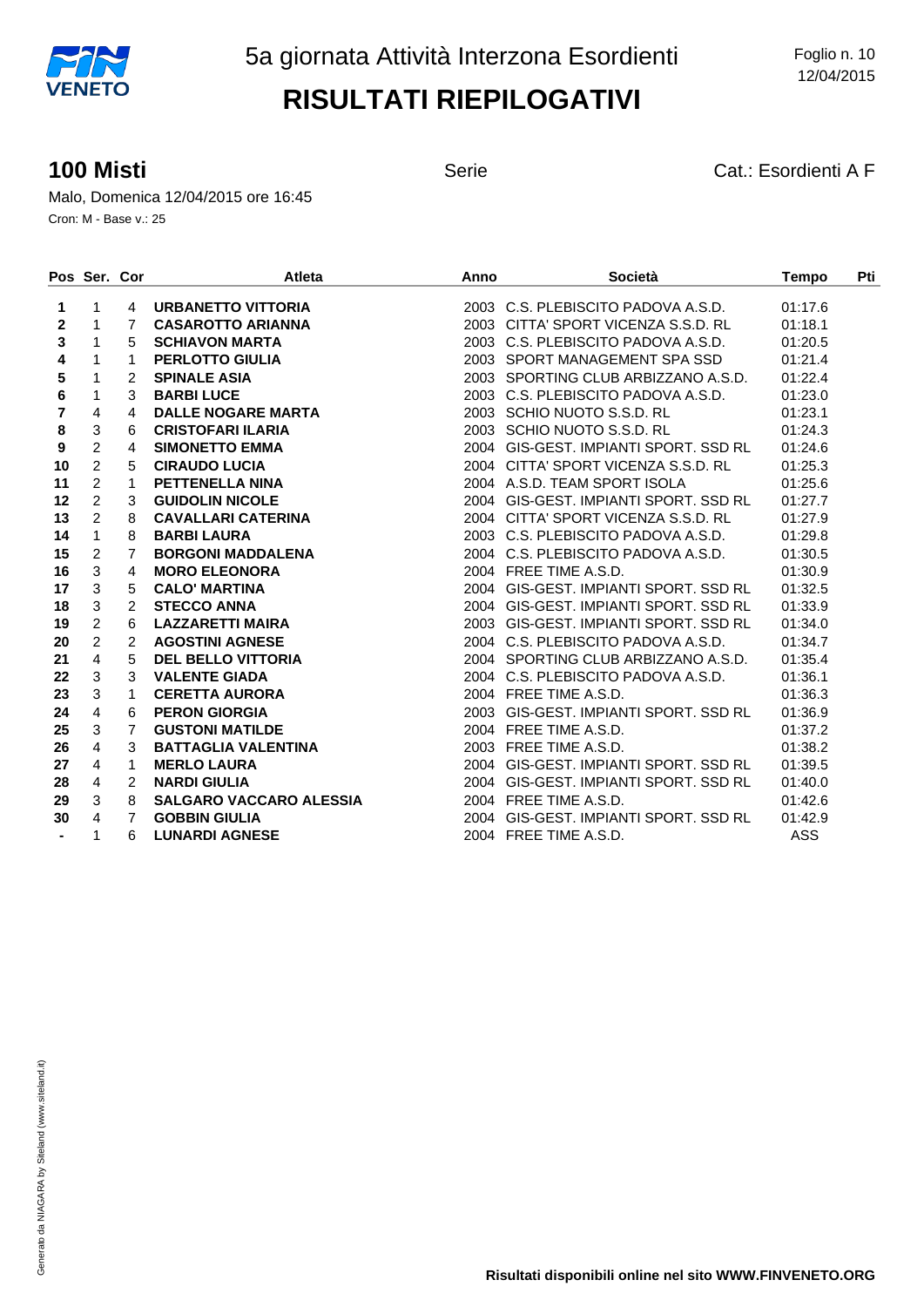**200 Dorso** Serie Cat.: Esordienti A M

Malo, Domenica 12/04/2015 ore 16:50 Cron: M - Base v.: 25

|   | Pos Ser. Cor |    | <b>Atleta</b>               | Anno | Società                             | Tempo   | Pti |
|---|--------------|----|-----------------------------|------|-------------------------------------|---------|-----|
|   |              | 4  | <b>BUZZOLAN JACOPO</b>      |      | 2002 SPORT MANAGEMENT SPA SSD       | 02:31.8 |     |
|   |              | 5. | <b>DALFREDDO SEBASTIANO</b> |      | 2002 CITTA' SPORT VICENZA S.S.D. RL | 02:47.7 |     |
| 3 |              | 3  | <b>PIMAZZONI GIULIO</b>     |      | 2003 FREE TIME A.S.D.               | 02:51.2 |     |
| 4 |              | 6  | <b>GUSI ALBERTO</b>         |      | 2003 SPORTING CLUB ARBIZZANO A.S.D. | 02:52.5 |     |
| 5 | 2            | 5  | <b>DONADELLO ANDREA</b>     |      | 2002 CITTA' SPORT VICENZA S.S.D. RL | 02:54.9 |     |
| 6 | 2            | 4  | <b>DALLA VALLE MANUEL</b>   |      | 2003 SPORT MANAGEMENT SPA SSD       | 03:02.8 |     |
|   | 2            | 3  | <b>ARPAIA ALESSANDRO</b>    |      | 2003 SPORTING CLUB ARBIZZANO A.S.D. | 03:05.2 |     |
| 8 | 2            | 2  | UGUALI DARIO                |      | 2003 C.S. PLEBISCITO PADOVA A.S.D.  | 03:12.0 |     |
| 9 | 2            | 6  | <b>MICHELETTO ENRICO</b>    |      | 2003 SPORT MANAGEMENT SPA SSD       | 03:30.0 |     |
|   |              |    | <b>LIEVORE YURI</b>         |      | 2002 SPORT MANAGEMENT SPA SSD       | ASS     |     |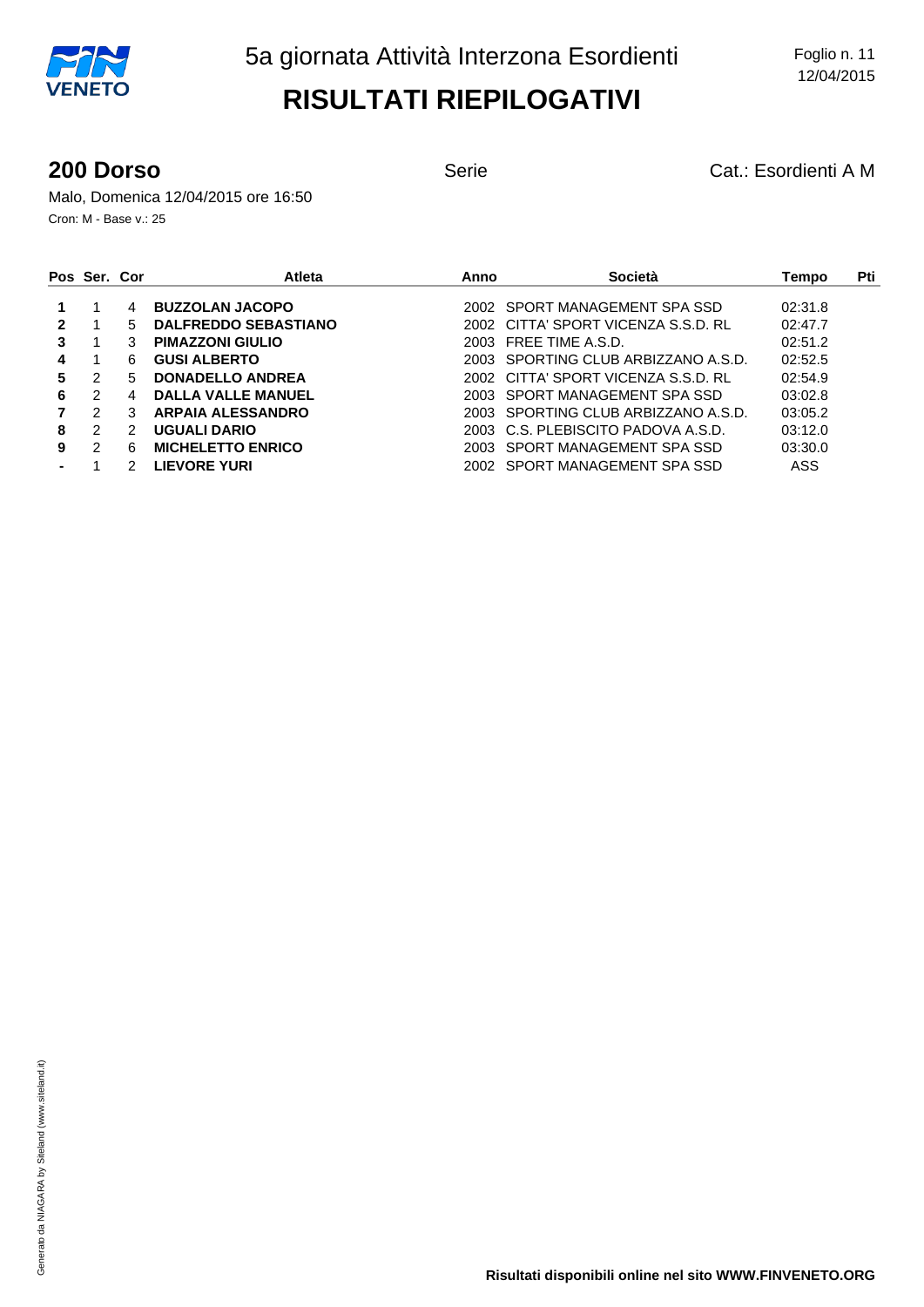**200 Dorso** Serie Cat.: Esordienti A F

Malo, Domenica 12/04/2015 ore 16:55 Cron: M - Base v.: 25

|    | Pos Ser. Cor |    | <b>Atleta</b>                    | Anno  | Società                          | Tempo   | Pti |
|----|--------------|----|----------------------------------|-------|----------------------------------|---------|-----|
|    | 1            | 6  | <b>DALLE NOGARE ELENA</b>        | 2003. | SCHIO NUOTO S.S.D. RL            | 02:50.8 |     |
| 2  | 1            | 3  | <b>MARAN ALICE</b>               | 2003. | CITTA' SPORT VICENZA S.S.D. RL   | 02:53.6 |     |
| 3  | 2            | 4  | <b>PERLOTTO GIULIA</b>           | 2003. | SPORT MANAGEMENT SPA SSD         | 02:57.3 |     |
| 4  | 1            | 5  | <b>SANDRI SOFIA</b>              | 2004  | SPORT MANAGEMENT SPA SSD         | 03:03.8 |     |
| 5  | 1            | 2  | <b>FABRIS FRANCESCA</b>          | 2003  | SPORT MANAGEMENT SPA SSD         | 03:06.6 |     |
| 6  | 1            |    | <b>ARGENTINI VALENTINA</b>       | 2004  | GIS-GEST, IMPIANTI SPORT, SSD RL | 03:06.8 |     |
|    |              | 4  | <b>CAVALIERI RACHELE</b>         |       | 2003 A.S.D. TEAM SPORT ISOLA     | 03:12.4 |     |
| 8  | 1            |    | <b>MICHELON ELENA</b>            | 2004  | GIS-GEST, IMPIANTI SPORT, SSD RL | 03:13.5 |     |
| 9  | 2            | 3  | <b>BONATO MICOL</b>              | 2004  | SPORT MANAGEMENT SPA SSD         | 03:18.7 |     |
| 10 | 2            | 5. | <b>BALLOTTA IRENE</b>            | 2003. | SPORT MANAGEMENT SPA SSD         | 03:20.4 |     |
| 11 | 2            | 6  | <b>SCALCO ALICE</b>              | 2003  | SPORT MANAGEMENT SPA SSD         | 03:21.2 |     |
| 12 | 2            | 7  | <b>MELZI D'ERIL MARIA TERESA</b> | 2004  | SPORT MANAGEMENT SPA SSD         | 03:26.1 |     |
| 13 | 2            |    | <b>IEMMOLO GIULIA</b>            | 2004  | C.S. PLEBISCITO PADOVA A.S.D.    | 03:28.9 |     |
| 14 | 2            | 2  | <b>ZANCHI MARIA VITTORIA</b>     | 2004  | SPORT MANAGEMENT SPA SSD         | 03:29.7 |     |
|    |              |    |                                  |       |                                  |         |     |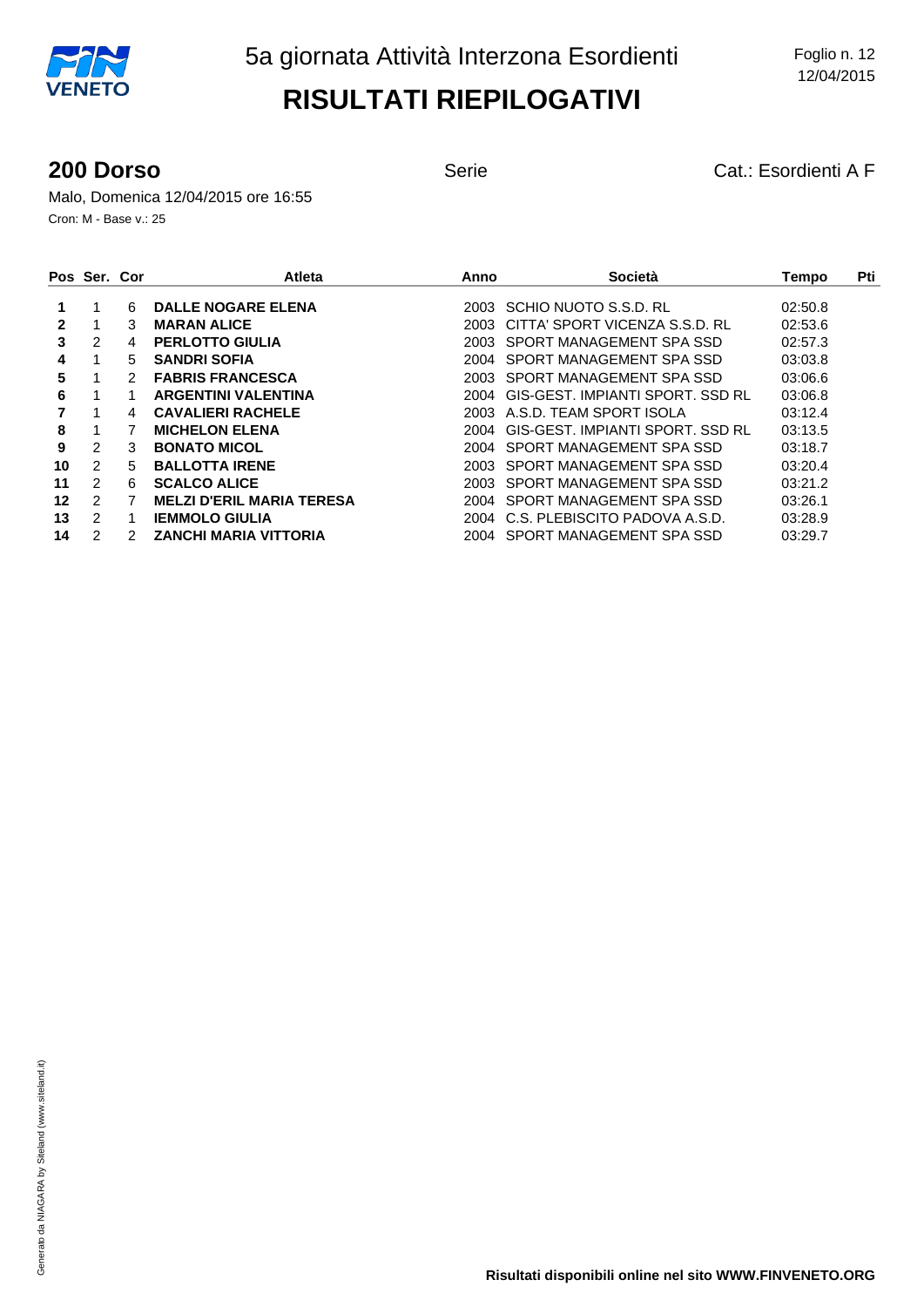#### **400 Stile Libero Cat.: Esordienti A M** Serie **Cat.: Esordienti A M**

Malo, Domenica 12/04/2015 ore 17:00 Cron: M - Base v.: 25

|    | Pos Ser. Cor   |    | <b>Atleta</b>                | Anno  | Società                            | Tempo   | Pti |
|----|----------------|----|------------------------------|-------|------------------------------------|---------|-----|
|    |                | 4  | <b>BUZZOLAN JACOPO</b>       |       | 2002 SPORT MANAGEMENT SPA SSD      | 04:57.1 |     |
| 2  | 1              | 5  | <b>ZANOTTO LEONARDO</b>      | 2002  | CITTA' SPORT VICENZA S.S.D. RL     | 05:05.4 |     |
| 3  |                | 3  | <b>ZANCANARO DAVIDE</b>      | 2003  | SPORTING CLUB ARBIZZANO A.S.D.     | 05:10.1 |     |
| 4  | 1              | 2  | <b>GRENDENE ANDREA</b>       | 2002  | SPORT MANAGEMENT SPA SSD           | 05:14.6 |     |
| 5  |                | 6  | <b>FELEPPA STEFANO</b>       |       | 2002 C.S. PLEBISCITO PADOVA A.S.D. | 05:17.0 |     |
| 6  | 2              | 2  | <b>ORDAN ELIA</b>            |       | 2002 SCHIO NUOTO S.S.D. RL         | 05:21.3 |     |
|    |                |    | <b>MARCHETTO PIETRO</b>      |       | 2002 SCHIO NUOTO S.S.D. RL         | 05:23.0 |     |
| 8  | $\mathfrak{p}$ |    | <b>MENEGOZZO STEFANO</b>     | 2003. | SCHIO NUOTO S.S.D. RL              | 05:24.4 |     |
| 9  | 1              |    | <b>CIMBRI ALESSANDRO</b>     | 2003. | FREE TIME A.S.D.                   | 05:33.3 |     |
| 10 | 2              | 4  | <b>POIESI ANDREA</b>         | 2003. | SPORT MANAGEMENT SPA SSD           | 05:34.5 |     |
| 11 | $\overline{2}$ | 5. | <b>SARTORI CARLO ALBERTO</b> | 2003. | SPORT MANAGEMENT SPA SSD           | 05:48.3 |     |
| 12 | 2              | 3  | <b>SELLA GIANLUCA</b>        | 2003. | SPORT MANAGEMENT SPA SSD           | 05:54.6 |     |
| 13 | 2              | 6  | <b>RANDON THOMAS</b>         | 2003. | SPORT MANAGEMENT SPA SSD           | 05:55.5 |     |
| 14 | 2              |    | <b>ZAPPIA ALESSANDRO</b>     | 2003- | SPORT MANAGEMENT SPA SSD           | 06:12.9 |     |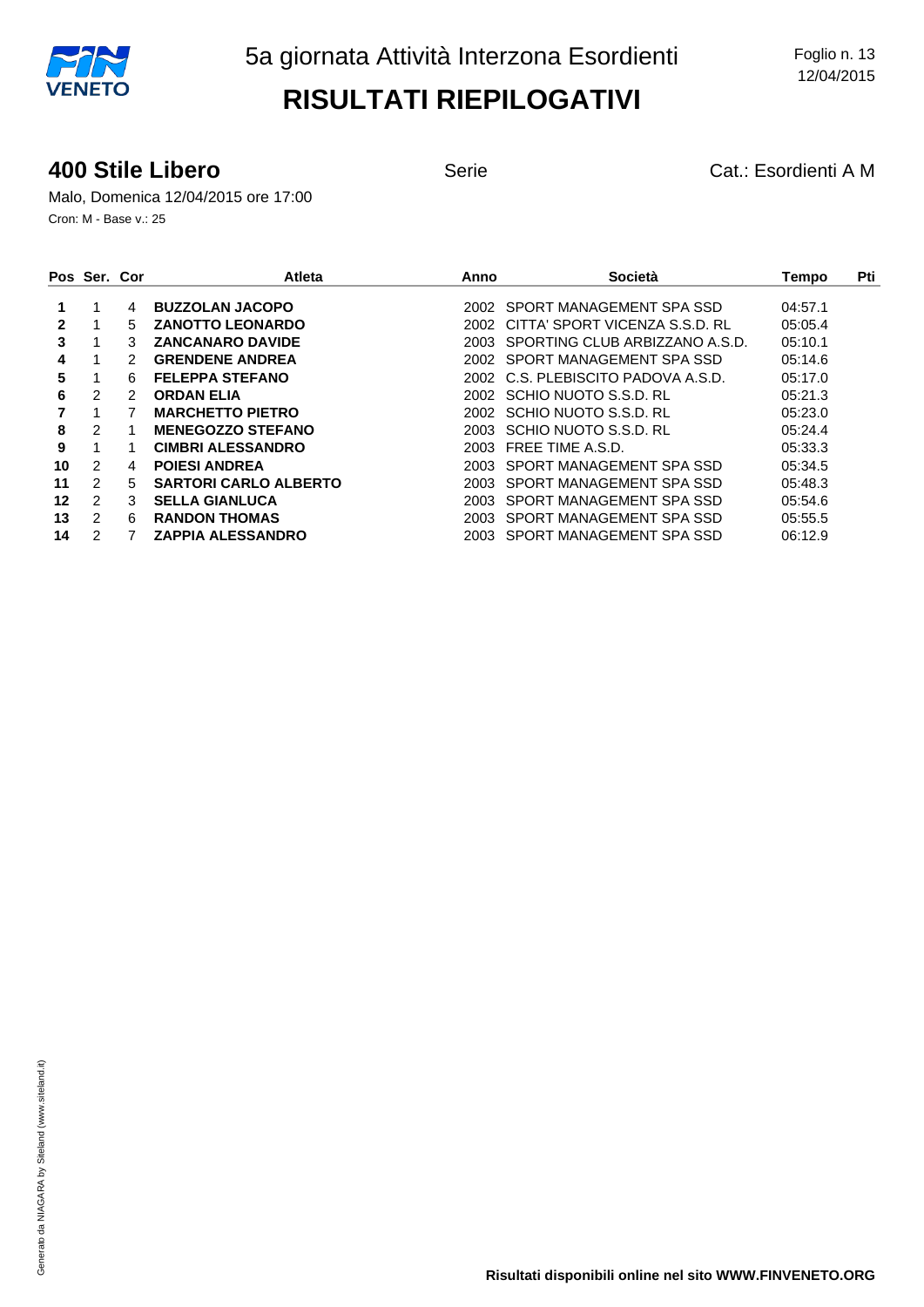12/04/2015

#### **Staff 4x100 Mista** Serie Serie Cat.: Esordienti A F

Malo, Domenica 12/04/2015 ore 17:05 Cron: M - Base v.: 25

|                | Pos Ser. Cor |   | Atleta                                                                                                | Anno                         | Società                          | <b>Tempo</b> | Pti |
|----------------|--------------|---|-------------------------------------------------------------------------------------------------------|------------------------------|----------------------------------|--------------|-----|
| 1              | 1            | 4 | <b>BARBILAURA</b><br><b>BARBI LUCE</b><br><b>SCHIAVON MARTA</b><br><b>URBANETTO VITTORIA</b>          | 2003<br>2003<br>2003<br>2003 | C.S. PLEBISCITO PADOVA A.S.D.    | 05:25.4      |     |
| $\mathbf{2}$   | $\mathbf{1}$ | 6 | <b>MARAN ALICE</b><br><b>CAVALLARI CATERINA</b><br><b>CASAROTTO ARIANNA</b><br><b>CIRAUDO LUCIA</b>   | 2003<br>2004<br>2003<br>2004 | CITTA' SPORT VICENZA S.S.D. RL   | 05:38.5      |     |
| 3              | 1            | 5 | <b>SANDRI SOFIA</b><br><b>BALLOTTA IRENE</b><br>PERLOTTO GIULIA<br><b>ZANCHI MARIA VITTORIA</b>       | 2004<br>2003<br>2003<br>2004 | SPORT MANAGEMENT SPA SSD         | 05:43.5      |     |
| 4              | 1            | 3 | <b>ARGENTINI VALENTINA</b><br><b>STECCO ANNA</b><br><b>GUIDOLIN NICOLE</b><br><b>MICHELON ELENA</b>   | 2004<br>2004<br>2004<br>2004 | GIS-GEST. IMPIANTI SPORT. SSD RL | 05:44.7      |     |
| 5              | $\mathbf{1}$ | 2 | <b>CRISTOFARI ILARIA</b><br><b>DAL MAISTRO GIORGIA</b><br><b>DALLE NOGARE ELENA</b><br><b>LIN XIN</b> | 2003<br>2004<br>2003<br>2003 | SCHIO NUOTO S.S.D. RL            | 05:50.8      |     |
| 6              | 1            | 7 | <b>BOSELLO LARA</b><br><b>VALENTE GIADA</b><br><b>AGOSTINI AGNESE</b><br><b>BORGONI MADDALENA</b>     | 2004<br>2004<br>2004<br>2004 | C.S. PLEBISCITO PADOVA A.S.D.    | 06:13.8      |     |
| $\overline{7}$ | $\mathbf{1}$ | 8 | <b>LAZZARETTI MAIRA</b><br><b>CALO' MARTINA</b><br><b>SIMONETTO EMMA</b><br><b>MERLO LAURA</b>        | 2003<br>2004<br>2004<br>2004 | GIS-GEST. IMPIANTI SPORT. SSD RL | 06:17.9      |     |
| 8              | 1            | 1 | <b>MORO ELEONORA</b><br><b>BATTAGLIA VALENTINA</b><br><b>LUNARDI AGNESE</b><br><b>GUSTONI MATILDE</b> | 2004<br>2003<br>2004<br>2004 | FREE TIME A.S.D.                 | 06:43.5      |     |